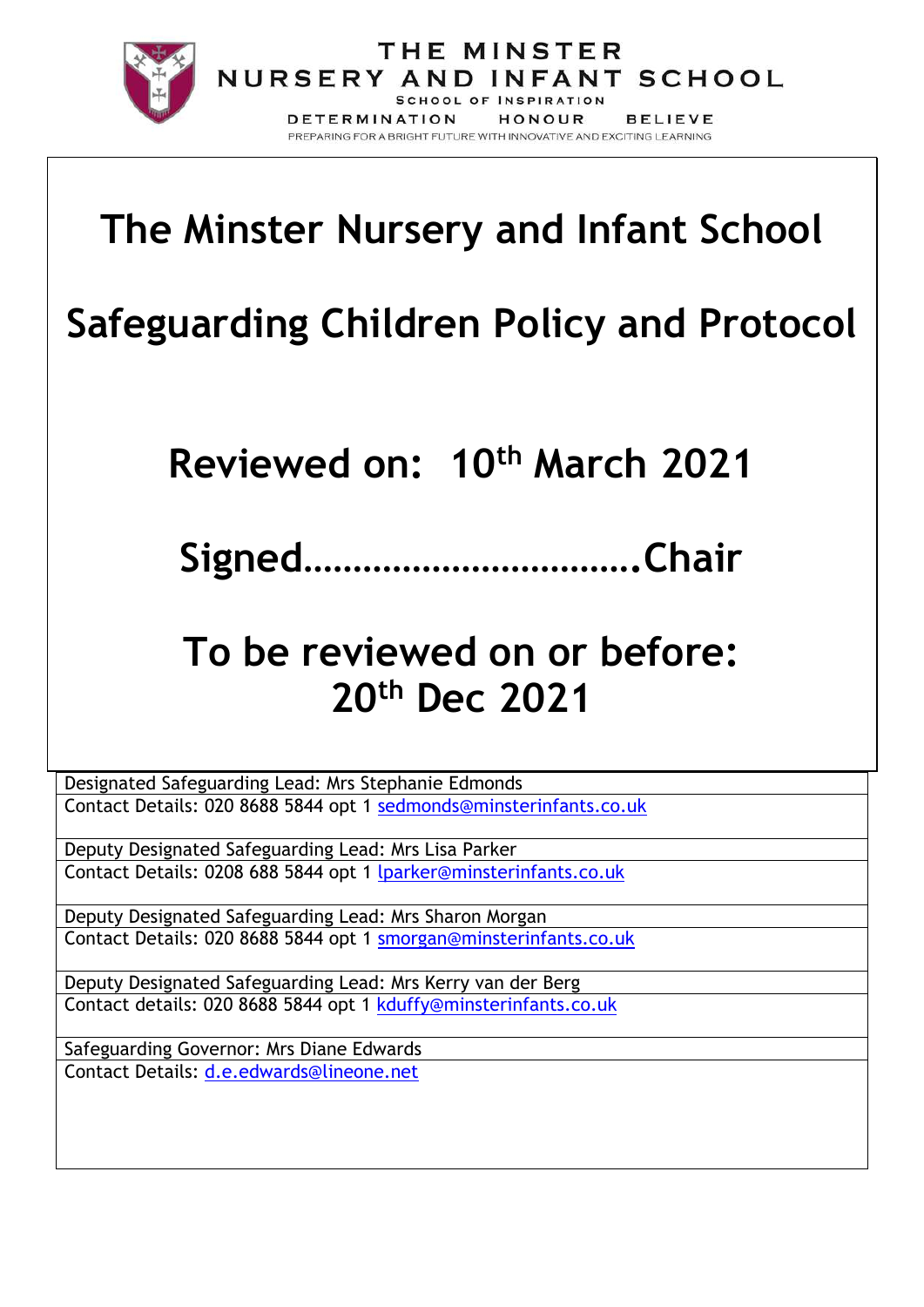

| Impact Assessment: Equality, Safeguarding, Health and Safety, Sustainability |                                                     |  |
|------------------------------------------------------------------------------|-----------------------------------------------------|--|
| Overview: to be completed with a full impact assessment if required.         |                                                     |  |
| Title of Activity/Policy: Safeguarding Children Policy and Protocol          | Revision                                            |  |
|                                                                              | Implementation Date: Sept                           |  |
| Author and Date: S. Edmonds 3.9.20                                           | 2020                                                |  |
|                                                                              | Review Date: December 2020                          |  |
| Equality and Diversity:                                                      |                                                     |  |
| Which of the characteristics may be impacted upon?                           |                                                     |  |
| If there is an impact, how has this been considered                          |                                                     |  |
| and mitigated against? What are the risks of                                 |                                                     |  |
| proceeding? What are the benefits?                                           |                                                     |  |
| Safeguarding:                                                                | Yes <b>Dor</b> No <b>D</b>                          |  |
| Are there any aspects of this proposal which could                           |                                                     |  |
| cause a student/member of staff/visitor to feel                              | No                                                  |  |
| unsafe?                                                                      |                                                     |  |
| If yes, how has this been considered and                                     |                                                     |  |
| mitigated against?                                                           |                                                     |  |
| What are the risks of proceeding? What are the                               | Benefit is that there are universally known systems |  |
| benefits?                                                                    | for keeping children safe.                          |  |
|                                                                              |                                                     |  |
| <b>Health and Safety</b>                                                     | Yes ? or No ?                                       |  |
| Have any risks been identified?                                              |                                                     |  |
| If yes, how has this been considered and                                     | No                                                  |  |
| mitigated against?                                                           |                                                     |  |
| What are the risks of proceeding? What are the                               |                                                     |  |
| benefits?                                                                    |                                                     |  |
| Sustainability:                                                              | Yes ? or No ?                                       |  |
| Are there expected benefits or impacts on                                    |                                                     |  |
| sustainability issues? If yes, how have these                                |                                                     |  |
| been considered and mitigated against?                                       |                                                     |  |
| Evidence:                                                                    |                                                     |  |
| What evidence do you have for your conclusions?                              |                                                     |  |
| What consultation has taken place? How will you                              |                                                     |  |
| monitor the issues raised?                                                   |                                                     |  |
| Risk:                                                                        | High 2 Medium 2 Low 2                               |  |
| Should this activity/policy result in an entry on the                        |                                                     |  |
| risk register (high/medium) or does it represent a                           | Low risk.                                           |  |
| low risk?                                                                    |                                                     |  |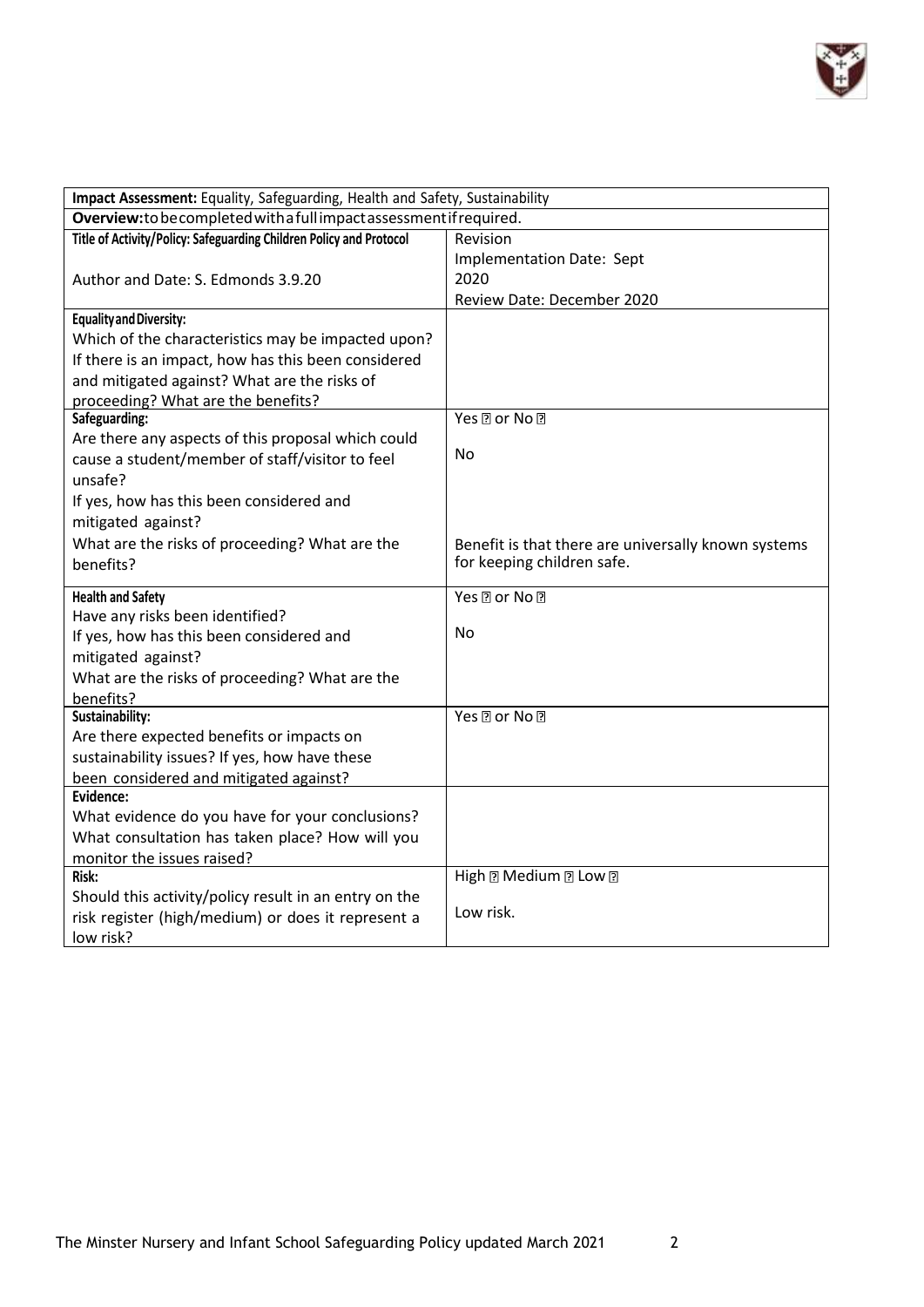

## **1: INTRODUCTION**

#### **Child Protection Policy Statement**

- 1.1 The Minster Nursery and Infant School is a 3FE school in the heart of Croydon. We take children from the term after their second birthday until age 7, when they transfer to the adjacent junior school.
- 1.2 The Minster Nursery and Infant School believes that it is always unacceptable for a child or young person to experience abuse of any kind and recognises its responsibility to safeguard the welfare of all children and young people, by a commitment to practice that protects them.<sup>1</sup>

### 1.3 **We recognise that:**

- The welfare of the child is paramount.
- All children, regardless of age, disability, gender, racial heritage, religious belief, sexual orientation or identity, have the right to equal protection from all types of harm or abuse as well as support with any mental health concerns. This policy applies to all children and young people.
- Working in partnership with children, young people, their parents and carers and other agencies is essential in promoting young people's welfare.

## 1.4 **Purpose of Policy**

- To provide protection for the children and young people who receive The Minster Nursery and Infant School services, including the children of adult users.
- To provide staff and volunteers with guidance on procedures they should adopt in the event that they suspect a child or young person may be experiencing, or be at risk of harm.
- 1.5 This policy applies to all staff, including senior managers and boards of trustees, paid staff, volunteers and sessional workers, agency staff, students or anyone acting on behalf of The Minster Nursery and Infant School.
- 1.6 This policy follows the statutory government guidance **Working Together to Safeguard Children 2020; Keeping Children Safe in Education 2021** and **What to do if you're worried a child is being abused: 2015.**

All agencies in London have signed up to the London Procedures, which should be regarded as instructions to staff.

We will review our child protection policy and protocol at least annually to ensure they are still relevant and effective.

## **2: DEFINITIONS & PRINCIPLES**

- 2.1 **A child** is any person who has not yet had their eighteenth birthday. Social Work Teams will also act to protect unborn children and offer ongoing support, up to 25 years, to some children who have been in care.
- 2.7 Government's specific ambition for children is that they will achieve the **Every Child Matters** key outcomes:

The Minster Nursery and Infant School Safeguarding Policy updated March 2021 3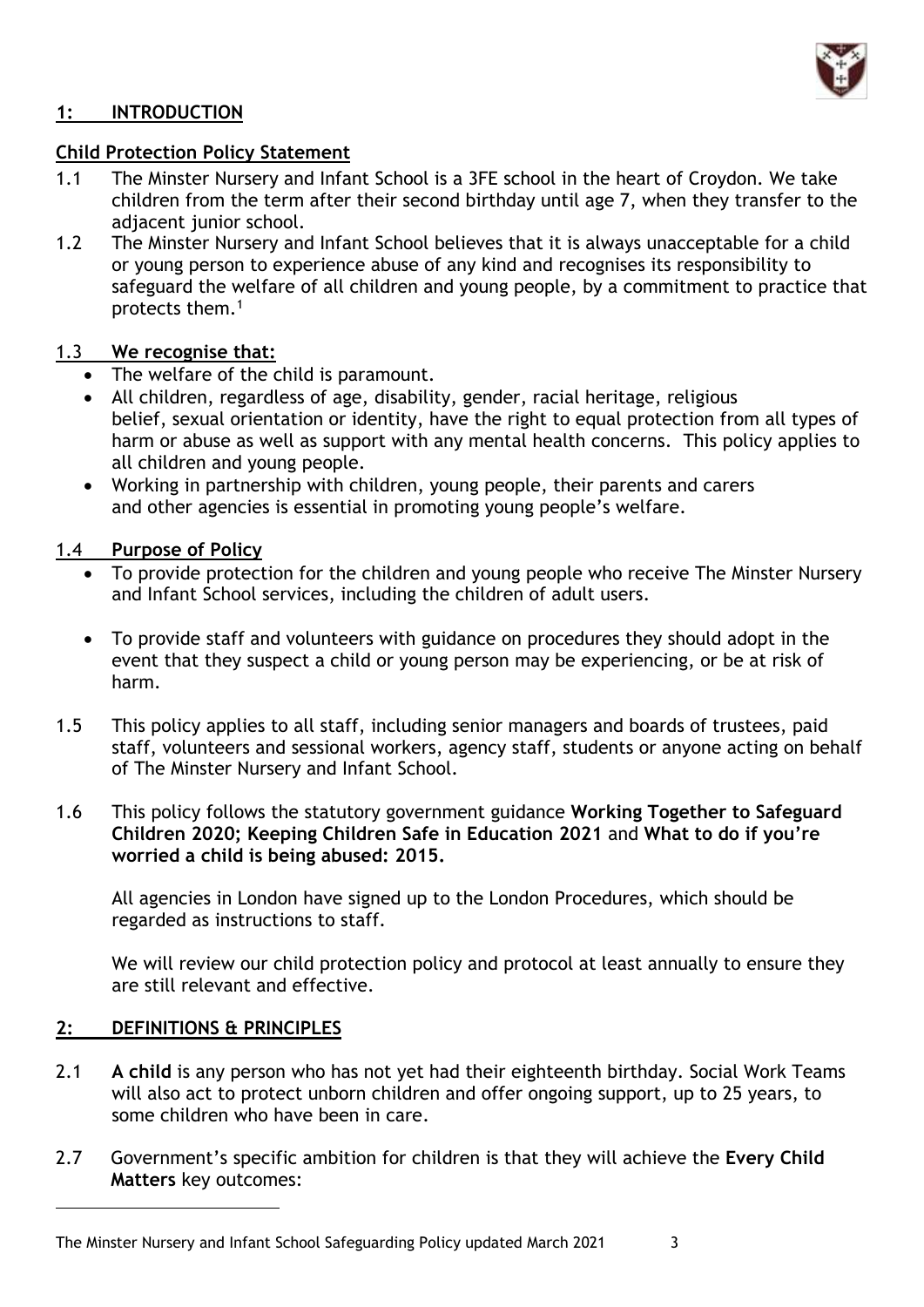

- Be healthy
- Stay safe
- Enjoy and achieve
- Make a positive contribution
- Achieve economic well-being.

## **3: SCOPE OF SERVICES & INVOLVEMENT WITH CHILDREN**

3.1 Here, at The Minster Nursery and Infant School, all children have access to our Family Liaison Officer, Mrs Lisa Parker, who supports children and families. Lisa works with a broad range of agencies and also provides Emotional Literacy Support for identified children. Lisa is our first point of reference for safeguarding concerns. In her absence, concerns are picked by the Head Teacher and the Assistant Head Teachers.

## 3.2 **The Role of the Designated Safeguarding Lead**

DSLs take lead responsibility for promoting educational outcomes by knowing the welfare, safeguarding and child protection issues that children in need are experiencing or have experienced, and identifying the impact that these issues might be having on children's attendance, engagement and achievement at school. However, here at The Minster Nursery and Infant School, this responsibility is shared by the Inclusion Team, which meets each half term. This is in addition to regular informal conversations that take place throughout the day. The Inclusion Team comprises the Head Teacher (DSL), Assistant Head Teacher (DDSL) with responsibility for Inclusion, Attendance Officer and Family Liaison Officer (Lead DDSL).

## **4: DEFINITIONS OF ABUSE**

- 4.1 The following definitions of abuse are set out in statutory government guidance and provide the framework for responding to risk to children.
- 4.2 Abuse and neglect are forms of maltreatment. A person may abuse or neglect a child by inflicting harm, or by failing to act to prevent harm. Children and young people may be abused in a family or in an institutional or community setting by those known to them or, more rarely, by a stranger.

#### **Physical abuse**

- 4.3 Physical abuse may involve hitting, shaking, throwing, poisoning, burning or scalding, drowning, suffocating, or otherwise causing physical harm to a child.
- 4.4 Physical harm may also be caused when a parent fabricates the symptoms of, or deliberately induces, illness in a child - see definition of *Fabricated or Induced Illness*.

#### **Emotional abuse**

- 4.5 Emotional abuse is the persistent emotional maltreatment of a child such as to cause severe and persistent effects on the child's emotional development and may involve:
	- Conveying to children that they are worthless or unloved, inadequate, or valued only insofar as they meet the needs of another person.
	- Imposing age or developmentally inappropriate expectations on children. These may include interactions that are beyond the child's developmental capability, as well as overprotection and limitation of exploration and learning, or preventing the child participating in normal social interaction.

The Minster Nursery and Infant School Safeguarding Policy updated March 2021 4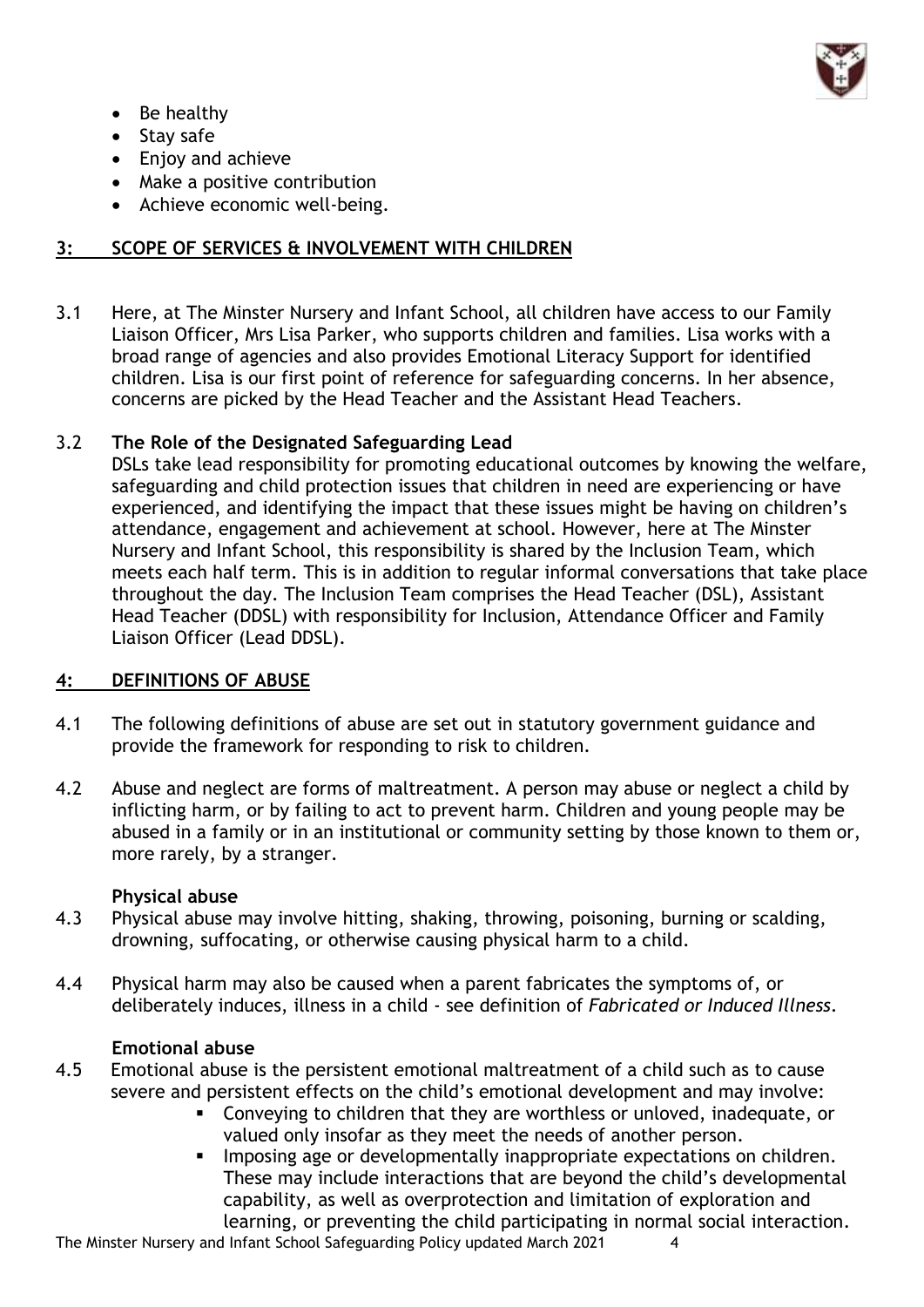

- Seeing or hearing the ill-treatment of another.
- **EXEDENT** Serious bullying, causing children frequently to feel frightened or in danger, or the exploitation or corruption of children.
- Exploiting and corrupting children.
- 4.6 Some level of emotional abuse is involved in all types of maltreatment of a child, though it may occur alone.

#### **Sexual abuse**

- 4.7 Sexual abuse involves forcing or enticing a child or young person to take part in sexual activities, whether or not the child is aware of what is happening. The activities may involve physical contact, including penetrative (e.g. rape, buggery or oral sex) or nonpenetrative acts.
- 4.8 Sexual abuse includes abuse of children through sexual exploitation.
- 4.9 Penetrative sex where one of the partners is under the age of 16 is illegal, although prosecution of similar age, consenting partners is not usual. However, where a child is under the age of 13 it is classified as rape under **Section 5 Sexual Offences Act 2003**.
- 4.10 Sexual abuse includes non-contact activities, such as involving children in looking at, or in the production of pornographic materials, watching sexual activities or encouraging children to behave in sexually inappropriate ways.

#### **Neglect**

- 4.11 Neglect is the persistent failure to meet a child's basic physical and / or psychological needs, likely to result in the serious impairment of the child's health or development.
- 4.12 Neglect may occur during pregnancy as a result of maternal substance abuse. Once a child is born, neglect may involve a parent failing to:
	- **•** Provide adequate food, clothing and shelter (including exclusion from home or abandonment).
	- Protect a child from physical and emotional harm or danger.
	- **Ensure adequate supervision (including the use of inadequate care-givers).**
	- Ensure access to appropriate medical care or treatment.
	- It may also include neglect of, or unresponsiveness to, a child's basic emotional needs.

#### **5: FURTHER DEFINITIONS**

5.1 As well as the definitions above, there are circumstances which can be indicative of abuse, or constitute abuse and are in any case, damaging to children. You should be aware of the need to act on concerns about the following.

#### **Domestic (Family) Violence**

- 5.2 The Domestic Abuse Act 2021 recognises that children who have witnessed domestic abuse if they see it, hear it or experience the effects of it are victims of domestic abuse.
- 5.3 When a member of staff becomes aware that a child may be living in a household where there is emotional, physical, sexual violence, economic abuse or controlling or coercive behaviour, they should attempt to find out whether the family are receiving help and should consider contacting the referral or advice line SPOC 020 8255 2888.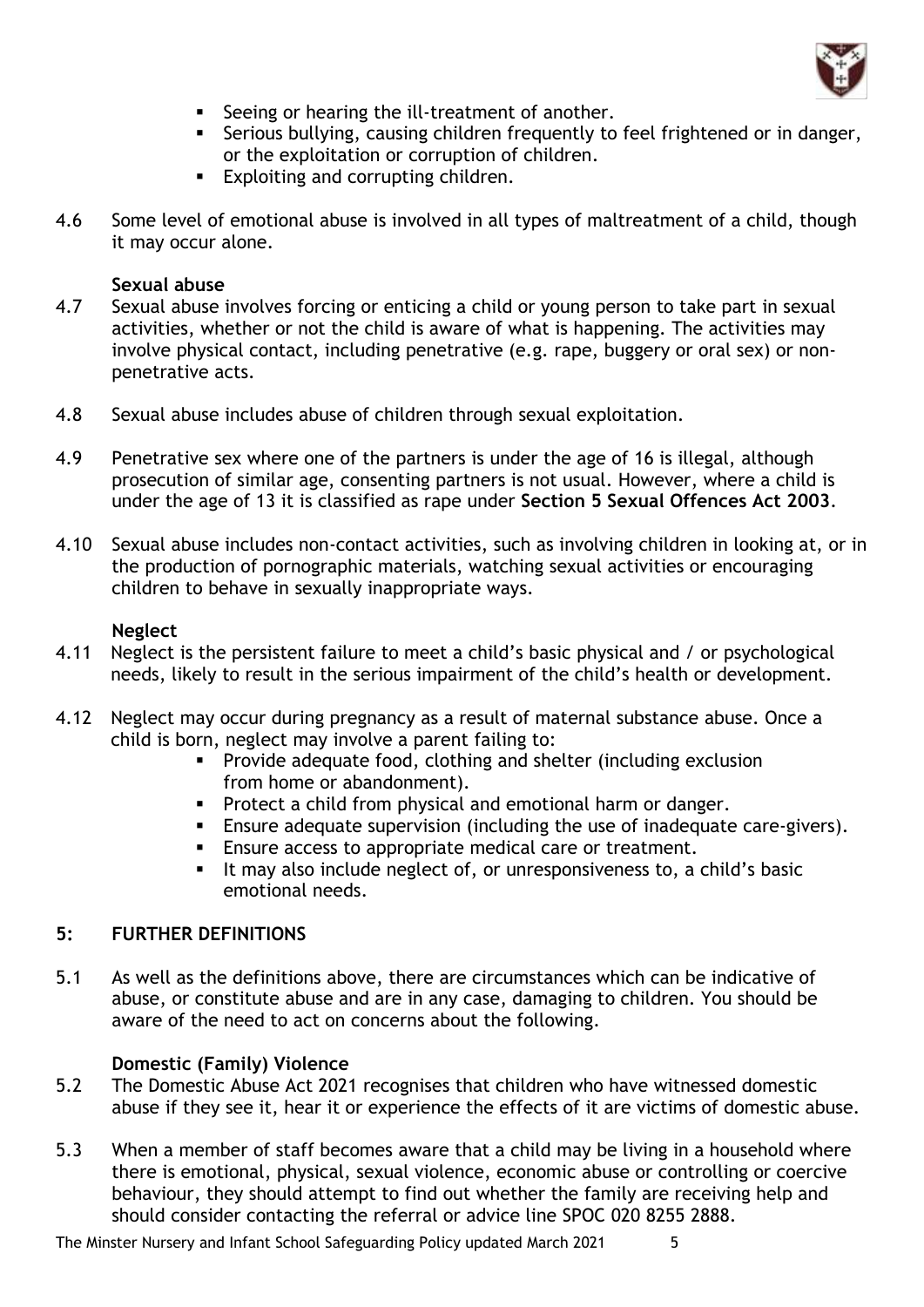

### **Bullying**

- 5.4 Staff should be aware of and act in accordance with the Croydon Anti-Bullying Strategy.
- 5.5 Bullying is not acceptable behaviour. Staff members witnessing a child being bullied or receiving complaints over bullying have a duty to do whatever is within their power to stop the situation, while avoiding putting themselves or the child in danger.
- 5.6 Staff should always discuss instances of bullying with a senior manager. This should occur immediately if the situation is beyond their ability to deal with.<sup>2</sup>
- 5.7 It is important to be aware of the possible use of weapons to covertly, or overtly threaten. All actual or threatened use of weapons or threat of physical force must be reported to the Police.

### **Children Who Go Missing From Care and Home**

- 5.8 The **London Child Protection Procedures** define a child as 'missing' if their whereabouts are unknown, whatever the circumstances of their disappearance.
- 5.9 Children who go missing place themselves at risk of substance abuse, exploitation and addiction. There is a very high correlation (probably 98%) between children who go missing and those who are sexually exploited. Missing children should be reported to the Borough Police Missing Persons Unit.

#### **Children Missing From Education (CME)**

A **Child Missing from Education** is defined by the DfE as "a child of compulsory school age who is not on a school roll, nor being educated otherwise (e.g. privately or in alternative provision) and who has been out of any educational provision for a substantial period of time (usually four weeks or more)." In Croydon, referrals for CME are accepted after 10 working days of reasonable checks being carried out by the educational provider and their Designated Safeguarding Lead.

• In Croydon, the main reasons behind Children Missing from Education are those who fail to start at an appropriate education provision either at the start of the new academic year or following a mid-year transfer, becoming lost from school rolls, or failure to register at a new school when moving in or out of the Borough.

## • **Contacts for CME Team**

Email: ChildrenMissingfromEducation@croydon.gov.uk

• Telephone: 0208 726 6000

Our attendance officer closely monitors attendance and addresses any issues with poor or irregular attendance. The school will inform the local authority of any pupil who fails to attend school regularly or who has been absent without the school's permission for a continuous period of 10 school days or more.

<sup>&</sup>lt;sup>2</sup> Guidance on early indicators of violent and aggressive behaviour may be found in the corporate safety policy on preventing violence to staff, and through the provision of appropriate instruction, training and supervision on practical conflict management (and associated) techniques.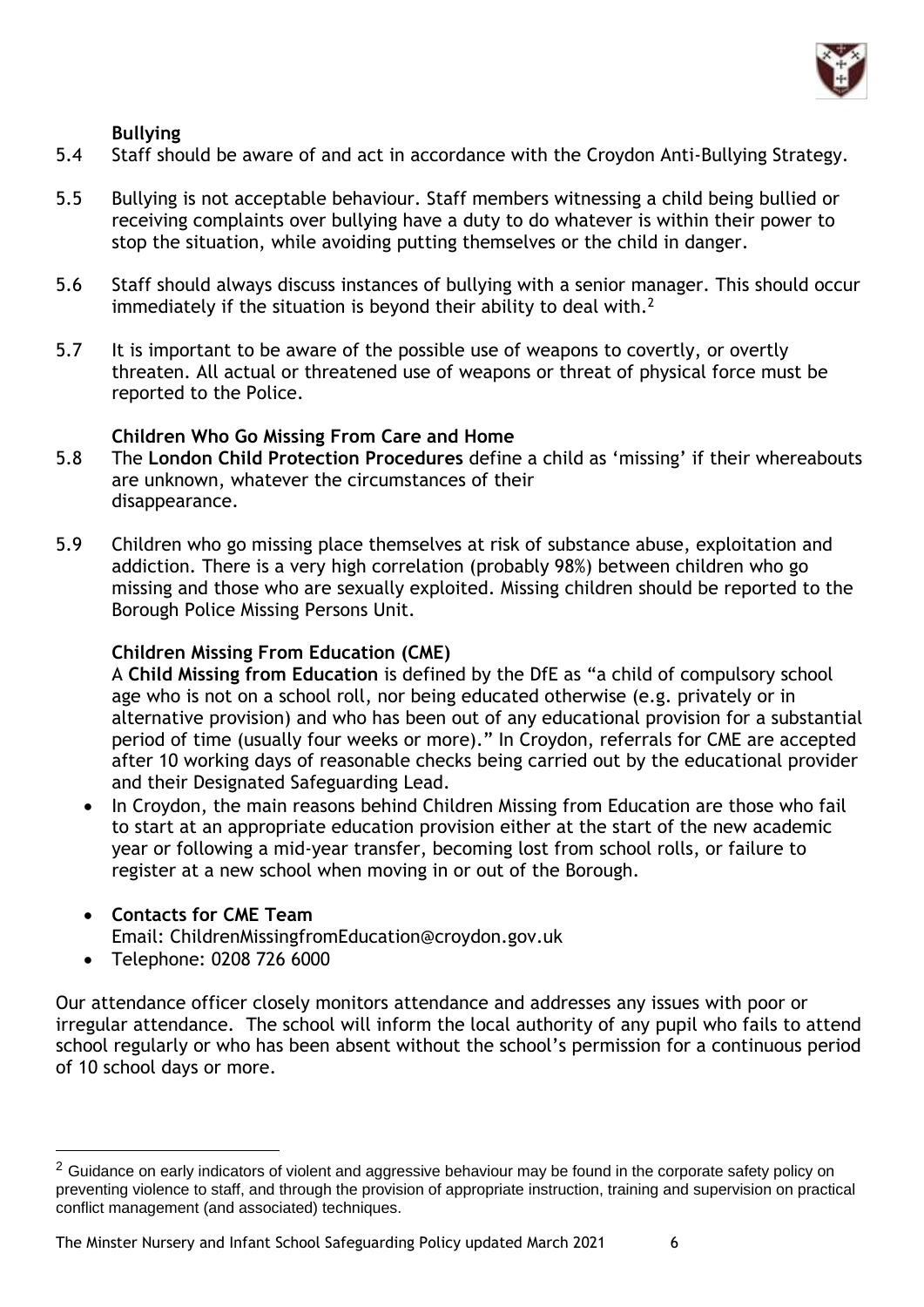

<sup>1</sup> Guidance on early indicators of violent and aggressive behaviour may be found in the corporate safety policy on preventing violence to staff, and through the provision of appropriate instruction, training and supervision on practical conflict management (and associated) techniques.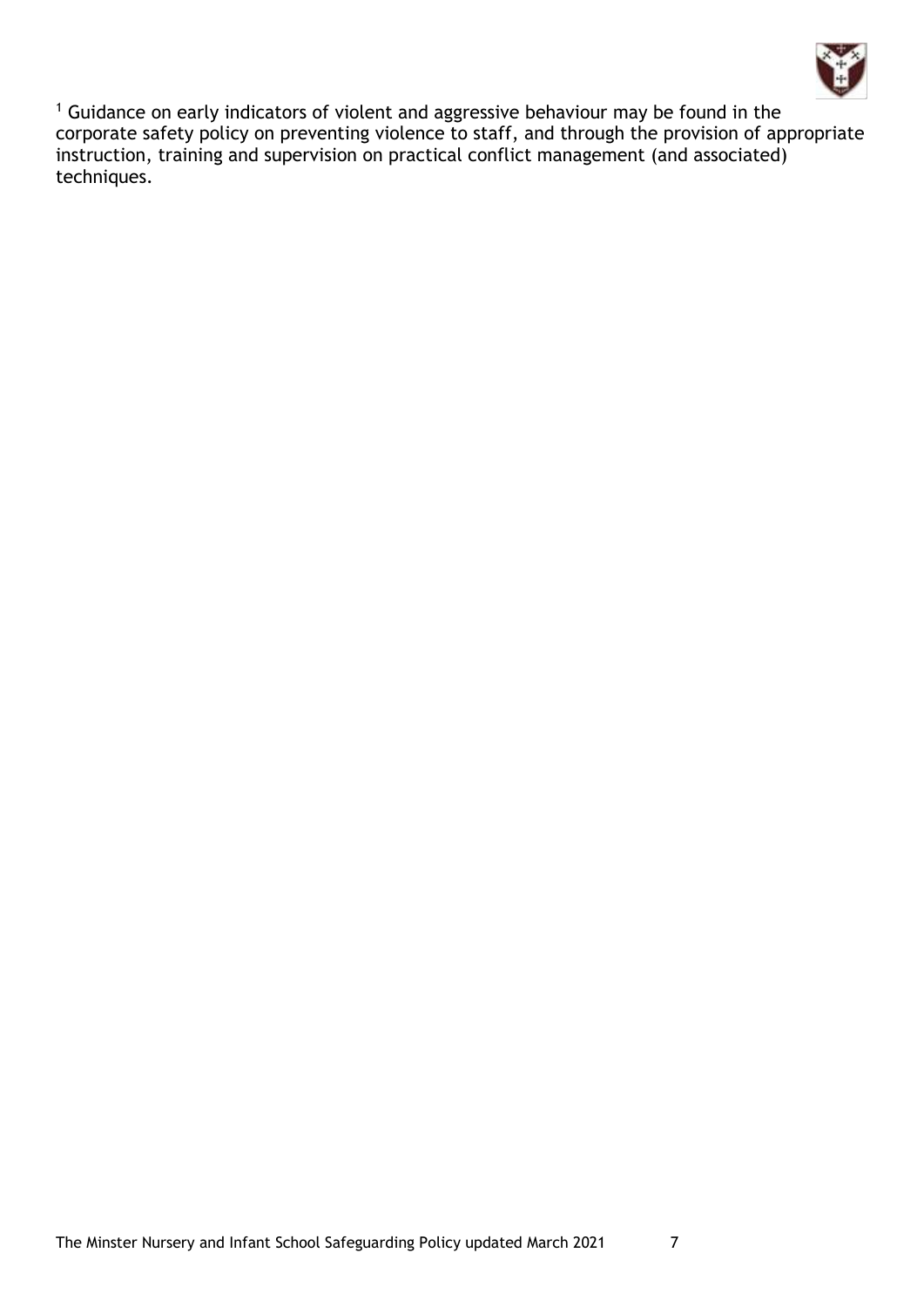

## **Child Sexual Exploitation (CSE)**

- 5.10 Child Sexual Exploitation involves exploitative situations, contexts and relationships where young people receive something (for example food, drugs, alcohol, gifts or in some cases simply affection) as a result of engaging in sexual activities. Sexual exploitation can take many different forms from the seemingly 'consensual' relationship to serious organized crime involving gangs and groups.
- 5.11 Exploitation is marked out by an imbalance of power in the relationship and involves varying degrees of coercion, intimidation and sexual bullying including cyberbullying and grooming.
- 5.12 It is important to recognize that some young people who are being sexually exploited do not show any external signs of this abuse and may not recognize it as abuse. Young people who go missing can be at increased risk of sexual exploitation and so procedures are in place to ensure appropriate response to children and young people who go missing, particularly on repeat occasions.
- 5.13 Schools will refer to the Multi-Agency Safeguarding Hub (MASH) if there is a concern that a young person may be at risk.

### **Child Trafficking**

5.14 Child trafficking is the recruitment and movement of children for the purpose of exploitation; it is a form of child abuse. Children may be trafficked within the Country, or from abroad. It overlaps with Sexual Exploitation and Private Fostering. Children may be trafficked for:

- **EXALLE Sexual exploitation**
- Labour exploitation
- Domestic servitude
- Cannabis cultivation
- Criminal activity
- **■** Benefit fraud
- Forced marriage
- Moving drugs.

## **Private Fostering**

- 5.15 Private Fostering arrangement is one that is made privately between two parties without the involvement of the Local Authority for a child under the age of 16 (18 if disabled). This arrangement would be with someone who is not a parent or close relative, and lasts 28 days or more.
- 5.16 Private Fostering is used as a form of childcare by parents who are not able to take care of their child on a day to day basis, for whatever reason. However, unreported Private Fostering Arrangements can be used in order to exploit children.
- 5.17 The Law requires that the Local Authority should be informed at least six weeks in advance of a Private Fostering arrangement or 48 hours after the arrangement has been made if in an emergency. If The Minster Nursery and Infant School becomes aware of or suspects that a private fostering arrangement is being planned or taken place, the school will alert the LA immediately. Social Workers will:

The Minster Nursery and Infant School Safeguarding Policy updated March 2021 8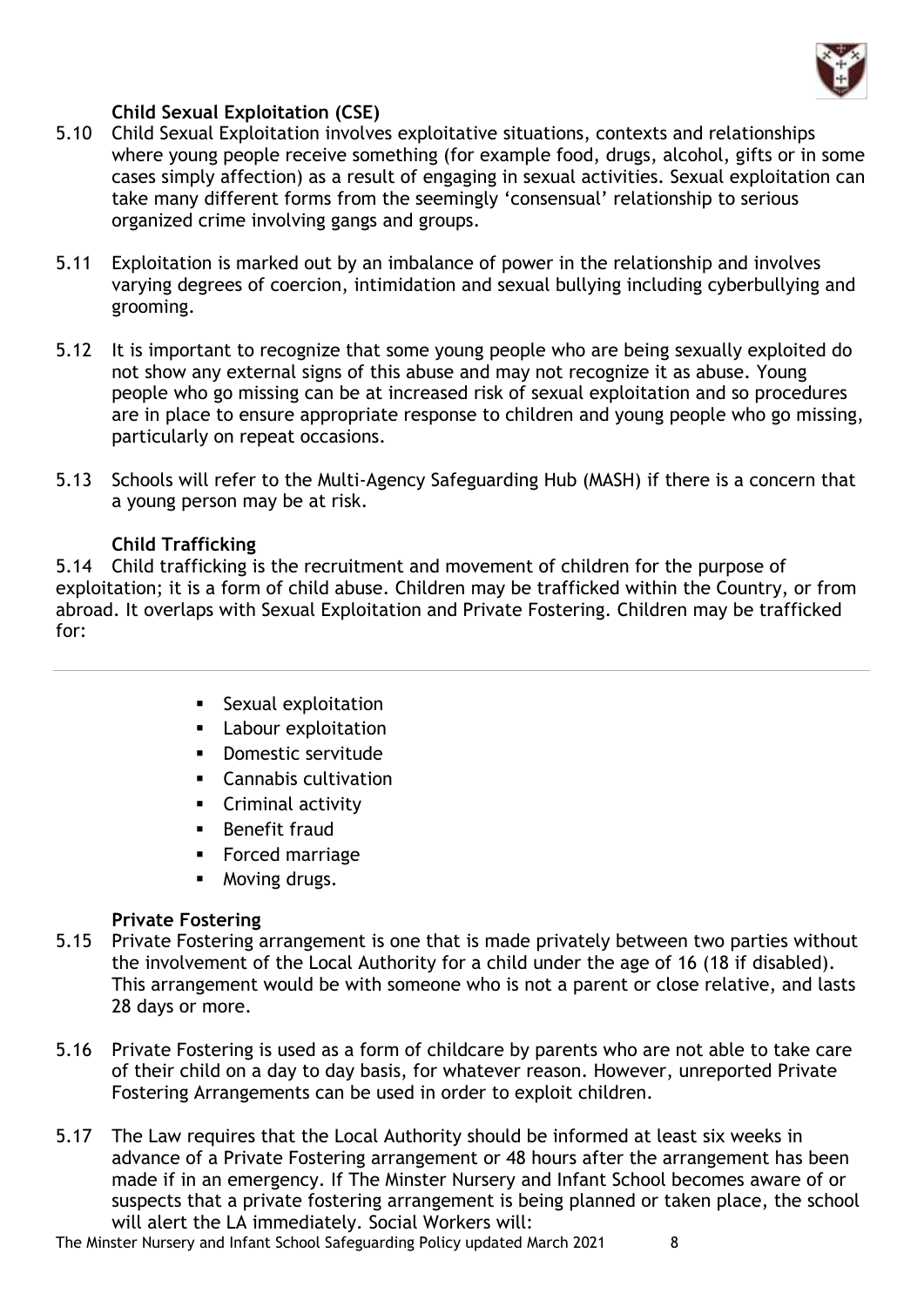

- Check the suitability of the Private Foster Carers through checks and assessment;
- Make regular visits to the child and monitor the standard of care; and
- **Ensure that Private Foster Carers and birth families have all the necessary** information and advice they require.

## **Forced Marriages**

5.18 No faith supports the idea of forcing someone to marry without his or her consent. This should not be confused with arranged marriages between consenting adults.

### **Under-age Marriages**

5.19 In England, a young person cannot legally marry or have a sexual relationship until they are 16 years old or more.

### **Female Genital Mutilation (FGM)**

- 5.20 Female genital mutilation includes procedures that intentionally alter or injure the female genital organs for non-medical reasons. It is a surprisingly common form of abuse in the UK. FGM is carried out on children between the ages of 0–18, depending on the community in which they live. It is extremely harmful and has short and long term effects on physical and psychological health.
	- FGM is internationally recognized as a violation of the human rights of girls and women, and is illegal in most countries, including the UK.
	- The school takes these concerns seriously and staff will be made aware of the possible signs and indicators that may alert them to the possibility of FGM. Any indication that FGM is a risk, is imminent, or has already taken place will be dealt with under the child protection procedures outlined in this policy.
	- **Since 31 October 2015 it is a legal requirement to report known cases of FGM (visually identified or verbally disclosed) to the police under the FGM Mandatory Reporting Duty. Any such disclosures will be referred to the police by contacting them on the 101 number. This duty does not apply in relation to "at risk" or suspected cases. In these cases the Designated Person will make appropriate and timely referrals to MASH if FGM is suspected. In these cases, parents will not be informed before seeking advice. The case will still be referred to MASH even if it is against the pupil's wishes.**

#### **Ritualistic Abuse**

5.21 Some faiths believe that spirits and demons can possess people (including children). What should never be condoned is the use of any physical violence to get rid of the possessing spirit. This is physical abuse and people can be prosecuted even if it was their intention to help the child.

### 5.22 **Safeguarding Children and Young People Vulnerable to Violent Extremism (PREVENT DUTY)**

Protecting children from the risk of radicalisation should be seen as part of schools' wider safeguarding duties. Radicalisation refers to the process by which a person comes to support terrorism and forms of extremism. There is no single way of identifying an individual who is likely to be susceptible to an extremist ideology. As with managing other safeguarding risks, schools should be alert to changes in children's behaviour that could indicate that they are in need of protection.

• School staff should use their professional judgement in identifying children who might be at risk of radicalisation and act proportionately. This may include making a referral to the

The Minster Nursery and Infant School Safeguarding Policy updated March 2021 9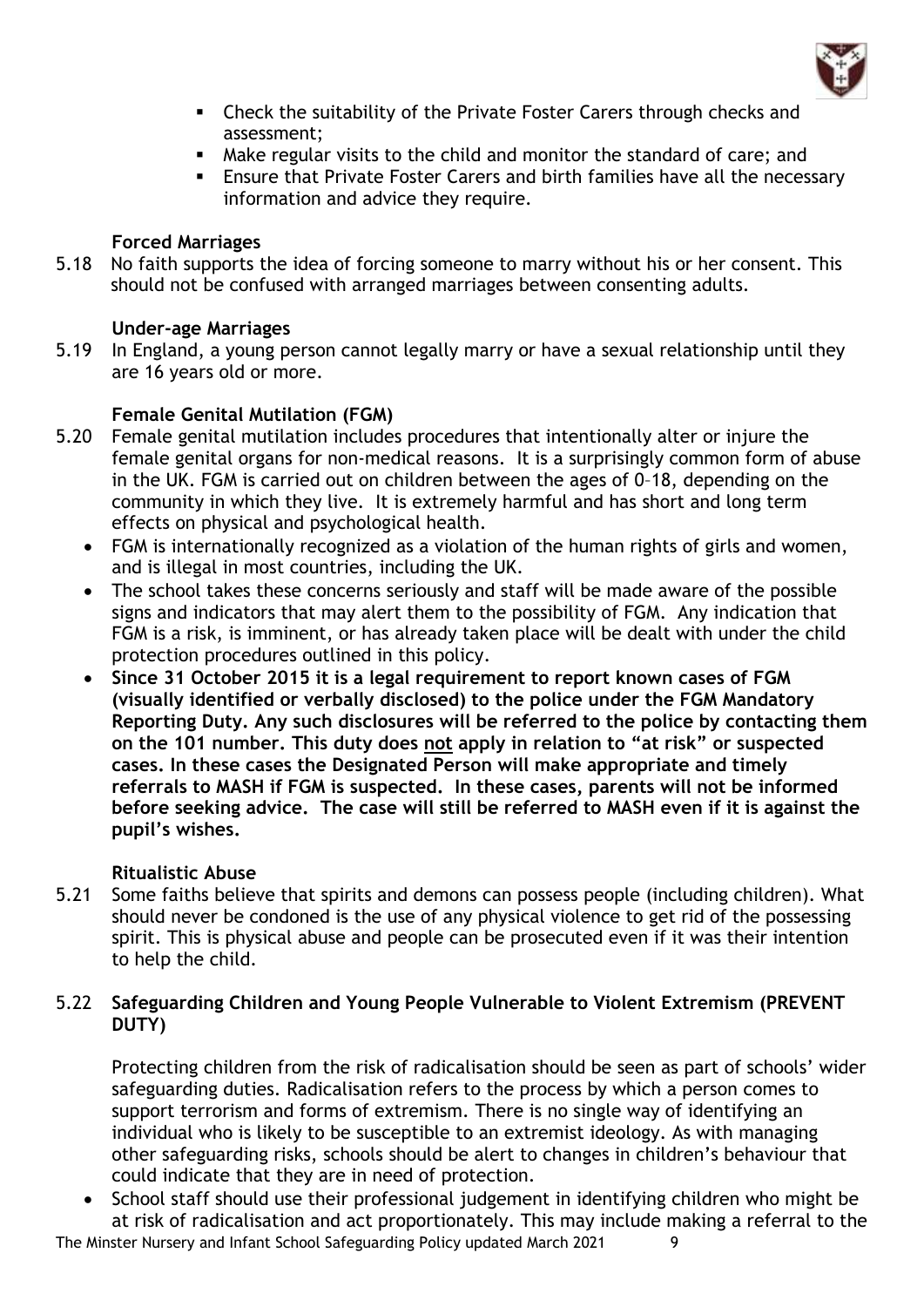

Channel programme" (Keeping Children Safe in Education, Department for Education, July 2015).

• Our school safeguarding policy therefore complies with the schools duty under Section 26 of the Counter Terrorism and Security Act 2015 in accordance with the Department of Education advice for schools specific guidance for schools.

## 5.23 **'Honour-based' Violence**

So-called 'honour-based' (HBV) violence encompasses crimes which have been committed to protect or defend the honour of the family and/or community. All forms of so called HBV are abuse (regardless of the motivation) and should be handled and escalated as such.

### 5.24 **Youth-Produced sexual imagery ('sexting')**

As our children leave us aged 7, we don't experience any first-hand dangers. However, all staff members are expected to be vigilant and report any incidences where children have been exposed to this via older relatives or if children know that older relatives are/have been victims of this abuse.

#### 5.25 **Upskirting**

This typically involves taking a picture under a person's clothing without them knowing with the intention of viewing their genitals or buttocks to obtain sexual gratification, or cause the victim humiliation, distress or alarm. Although, our children are aged 2-7 yrs old, some children have brought phones in to school. Despite the risk being minimal, upskirting could happen.

#### 5.26 **Peer on Peer Sexual Abuse**

Here, at The Minster Nursery and Infant School, we recognise that peer on peer sexual abuse does happen here and does happen wherever groups of children spend significant amounts of time together. Our children are taught the NSPCC Pants Rule and 'Stop, I don't Like It'. We do not dismiss behaviour (that makes another child feel shamed and/or violated) as 'children being children' or as part of growing up. Any such incidents must be dealt with sensitively but with a clear message that the behaviour (such as looking over toilet doors, interfering with another's clothing etc) are harmful and why they are harmful needs to be understood.

## **6: WHAT TO DO IF YOU ARE CONCERNED THAT A CHILD IS BEING ABUSED**

All staff members are required to sign that they have read & understood Part 1 of 'Keeping Children Safe in Education' annually. All staff members have read the School's Code of Conduct & School's Safeguarding Policy.

All incident/concern sheets must be placed in Mrs Lisa Parker's (FLO) pigeon hole which will be checked at least 3 times during the school day. In the event of any concern that a child is at risk of serious and immediate harm, you must tell a member of the Strategic Leadership Team immediately.

#### **Responding To Patterns of Concern**

6.1 If you recognise signs of abuse keep a written record of any physical or behavioural signs or symptoms. If patterns emerge or signs become frequent report them to your designated child protection coordinator.

## **The Role of The Agency Prior To Referral**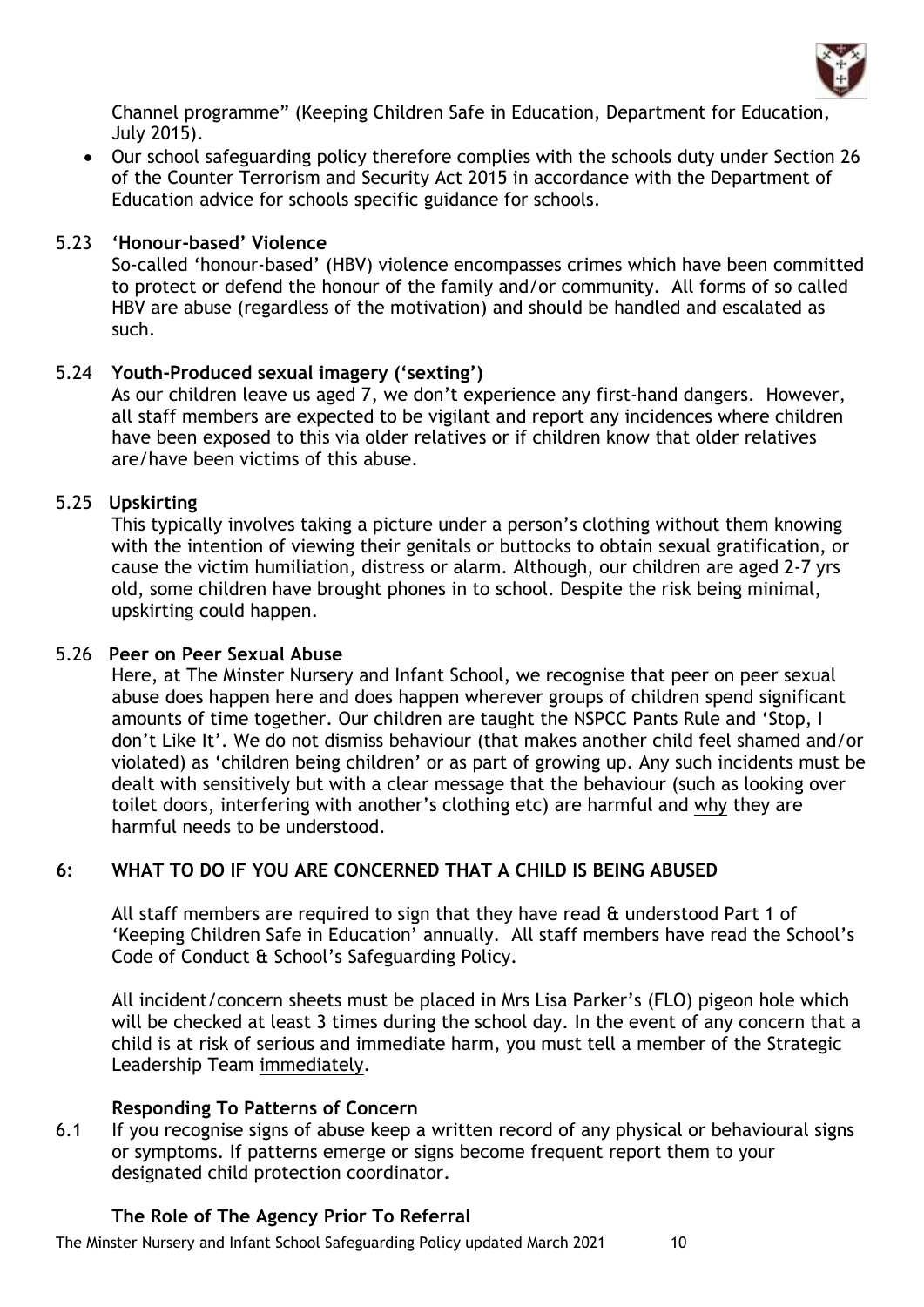

- 6.2 Normally you or someone in your agency should ask the parents for their explanation of your concerns and tell them that you are going to make a referral to Children's Social Care. Members of the Children's Workforce have a duty to act on child welfare concerns and their anonymity cannot be preserved.
- 6.3 However, you must not talk to the parents about concerns where it would jeopardise safety, for example:
	- **•** There are concerns about Sexual Abuse.
	- The child appears very frightened of their parents and fears reprisals.
	- Always check/ask if it is ok to talk to the parent/carer. Social workers may not always remember to tell you.

### **Early Help Pathways**

6.4 Working Together to Safeguard Children (2013) sets out a clear expectation that local agencies will work together and collaborate to identify those children with additional needs and provide support as soon as a problem emerges. Providing early help is far more effective in promoting the welfare of children – and keeping them safe – than reacting later, when any problems, for example neglect, may have become more entrenched. The importance of using a child centred approach in following the child's journey is also emphasised. All services which are provided must be based on a clear understanding of the needs and the views of the individual child in their family and community context.

Details of the services available and how they can be accessed are available online at

https://www.practitionerspacecroydon.co.uk/wp-content/uploads/2014/05/Proof-E-140067-Early-help-guide-spreads.pdf

#### **Single Point of Contact for Early Help and Children's Social Care**

The Single Point of Contact (SPC) is the Local Authority's 'front door' to manage all safeguarding referrals and to consider the most appropriate support available for families in need of help. The SPC team is made up of: Children's Social Care, Police Public Protection Desk, Health, Education, Youth Offending Service, Early Help and Youth Services, Probation and Housing.

SPC operates a safeguarding consultation line to provide safeguarding advice and consultation to professionals who would like to discuss the concerns they may have about a child/family. **This is for safeguarding advice only**.

The contact number for the professionals' consultation line is 020 8726 6464. Urgent matters requiring immediate attention: 020 8255 2888 'Out of hours' for urgent matters that cannot wait until the next day: 020 8726 6400.

## **Recording**

- 6.5 When staff become aware of possible abuse, they must make full written record as soon as possible and always within 24 hours of the situation arising. This may be recorded directly onto a Referral form, or if there is a lot of detail, be recorded in a separate appended document.
- 6.6 Recording should include as many of the following details as you know:
	- **.** Index details of the child, and if known, their family, or carers, alleged offenders, witnesses, other involved children. Index details are names, dates of birth, addresses, gender.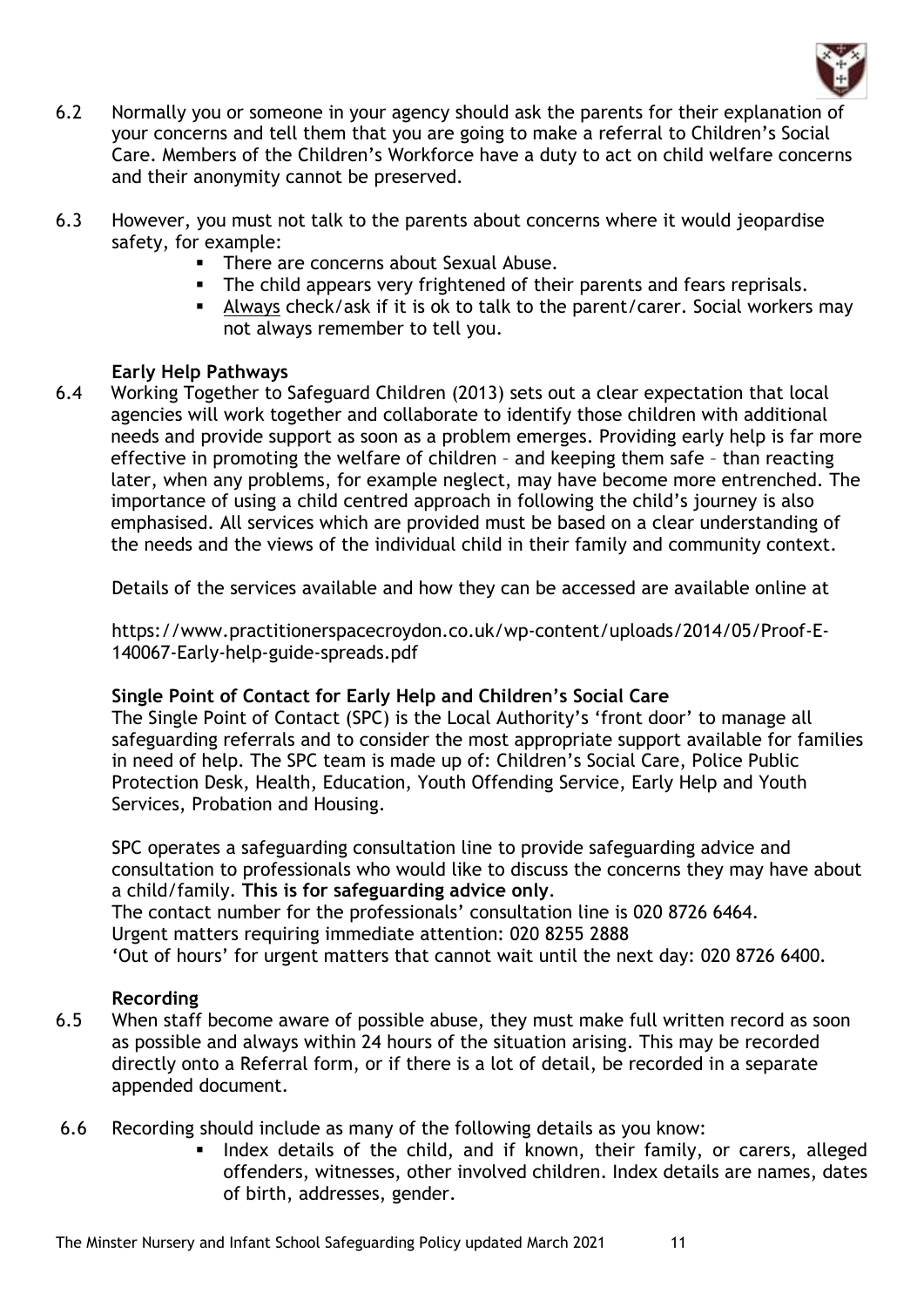

- As much information as possible about the incident of concern i.e. what lead up to it, what was heard or witnessed, staff member's responses, location of the event, date, time and details of anyone present.
- Any action taken by the member of staff as a result of the incident.
- **Other relevant background information.**
- 6.7 When you record:
	- Distinguish between fact and opinion.
	- **•** Try to describe what happened fully but succinctly.
	- Make the recording legible.
	- **EXTER 15 Is and date the recording and ensure your name and designation are clearly** typed or printed.
- 6.8 It may be a good idea to record what you have seen on a body map (included in the appendix C) for an accurate record that cannot be misinterpreted. Body maps may also be useful for your first aid records.

### **6.9 You should record only what you can see without removing additional clothing.**

6.10 All records of child protection issues will be kept in a central, lockable, non-portable cabinet.

*All incident forms must be handed to Lisa, Stephanie, Sharon or Kerry ASAP. Incident forms and actions are monitored once a week on Tuesday afternoons 2-3pm. Urgent incident forms are discussed with senior leaders immediately; interrupting other meetings/teaching if needed.*

#### **Referral Time Scales**

6.11 Referrals following specific incidents should be made as early as possible on the same day. Where concern has built over a period of time, referral may be delayed. However, you must avoid long delays, based on the fact that you cannot obtain a Manager or Designated Officer's agreement within the time scales above. If such a delay is likely, you must make the referral yourself.

## **What To Put In Your Referral**

**6.12 You should give as much of the following information as possible:**

| <b>Your Details:</b>        | Name, designation and contact details<br>Date and time of referral                                                                                                                                                                                                                |
|-----------------------------|-----------------------------------------------------------------------------------------------------------------------------------------------------------------------------------------------------------------------------------------------------------------------------------|
| Subject Child(ren):         | Address, name, DOB                                                                                                                                                                                                                                                                |
| <b>Family Details:</b>      | Address (s), names (including any aliases), (DOBs or ages) $\hat{a}$<br>the relationship to the subject child(ren) of ALL members of<br>the household (& family if situation is complex, family<br>members at other addresses)<br>Details of regular household visitors, if known |
| <b>Summary of Concerns:</b> | What you have seen or heard to make you concerned<br>Anything you have dome in response to this<br>Your assessments and opinions, specified as such                                                                                                                               |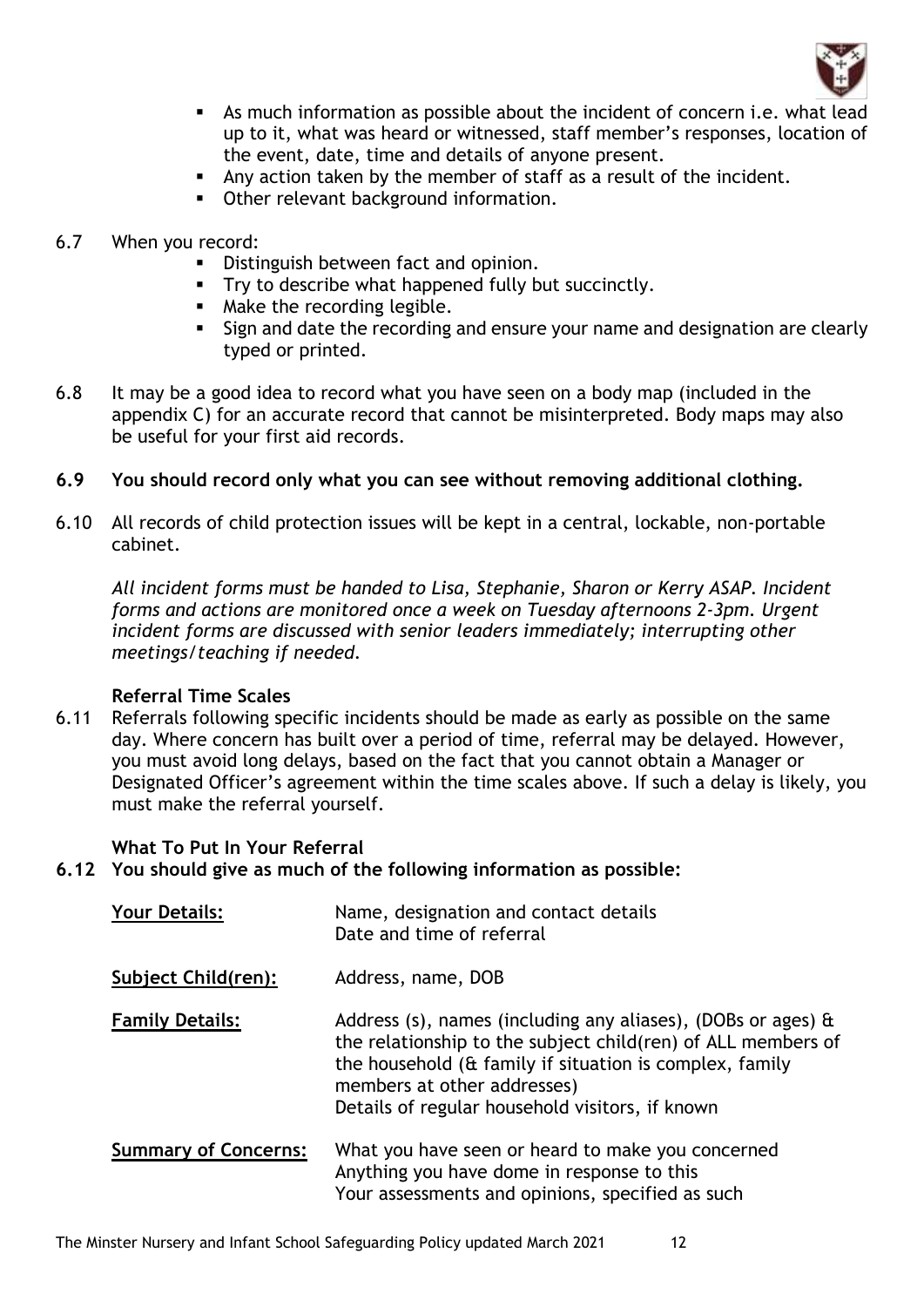

## **What You Think Should Happen**

### **Emergencies**

- 6.13 If you believe a child is in immediate physical danger you should call the Police on 999.
- 6.14 If a child is injured or showing signs of illness, you should seek medical assistance and try to contact the child's carers, who will normally be able to consent to treatment. Depending on your degree of concern you may want to contact the London Ambulance Service immediately.
- 6.15 Dependent on age and understanding, the child may be able to consent to treatment, or medical staff may decide that the emergency is such that consent should be over ridden.
- 6.16 It is your responsibility to access help and try to access the child's parent or carer, not to determine consent issues.

## **Disagreements About The Need For Referral**

6.17 If staff and managers disagree about the need for a referral, they should seek advice. If the matter cannot be resolved, members of staff can make a referral in their capacity as a citizen.

## **Dissatisfaction With The Response To Referral**

6.18 If you are dissatisfied with the outcome of your referral and particularly if you are concerned that a child may be left at risk, you must ask to talk to one of the managers in the service. If you continue to be concerned you may ultimately need to speak with the Head of Service for MASH.

## **7 HOW TO RESPOND TO A CHILD TELLING YOU ABOUT ABUSE**

- 7.1 Sometimes you will be concerned about abuse because of what a child says to you. If this happens you should: $3$ 
	- Stay calm and reassuring.
	- Respond with tact and sensitivity and do not make judgements.
	- Find a quiet place to talk and allow the child to speak in their own time (this should still be in the open but away from the crowd and you should tell someone else where you are going and with whom).
	- Believe in what you are being told; take allegations or suspicion of abuse seriously.
	- Listen, possibly confirm details but do not press for information or ask leading questions as this may void any disclosure you receive in a court case or investigation.<sup>4</sup>
	- Make brief notes using the person's own words. Do not interpret what has been said or make assumptions.
	- Say that you are glad that the child told you.
	- **EXED** Acknowledge that the child may have angry, sad or even guilty feelings about what happened, but stress that the abuse was not the child's fault.
	- If necessary, seek medical help and contact the police or social services.

How to respond to an abuse disclosure is taken partly from the kidscape website.

The Minster Nursery and Infant School Safeguarding Policy updated March 2021 13 <sup>4</sup> Additional information on listening and questioning skills can be found at: NSPCC's website. [http://www.nspcc.org.uk/Inform/research/briefings/voice\\_of\\_the\\_child\\_wda81898.html](http://www.nspcc.org.uk/Inform/research/briefings/voice_of_the_child_wda81898.html)

<sup>3</sup> <http://www.kidscape.org.uk/professionals/childabuse.shtml>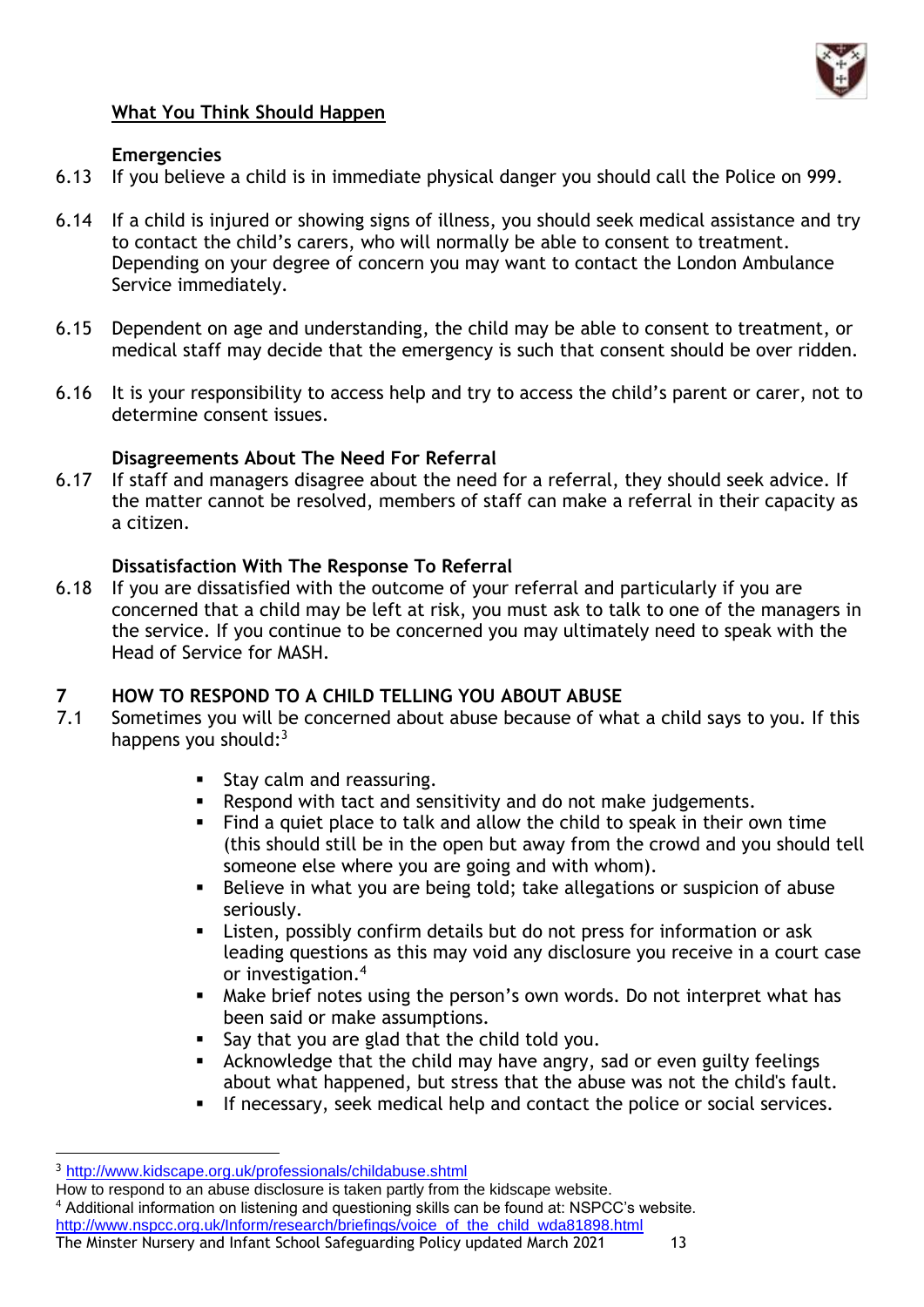

- Ensure the safety of the child and that they are away from the alleged abuser.
- Follow procedures for reporting allegations and suspicions to the designated child protection coordinator.

#### **Do not:**

- Promise confidentiality, but do discuss with the child who you need to tell.
- Investigate the allegation yourself and do not contact the parents/carers until advised to do so by the local authority/officer in charge of the allegation.
- **E** If it will help the child to cope say that the abuser has a problem.
- Say that you will do your best to protect and support the child.

#### **Acknowledge to yourself:**

That you may need help dealing with your own feelings and your employer/organisation should provide additional support this could include a follow up session, time off or counselling.

## 7.2 **Mental Health Concerns**

If staff have a mental health concern about a child, this is also a safeguarding concern. Immediate action must be taken through the normal channels which are to complete an incident form, give this to a DSL.

7.3 Here at The Minster Nursery and Infant School, we recognise that additional barriers to reporting abuse may exist for children with Special Educational Needs and Disabilities, physical and/or mental health problems. Extra pastoral support and care will be provided as well as support with communication as appropriate.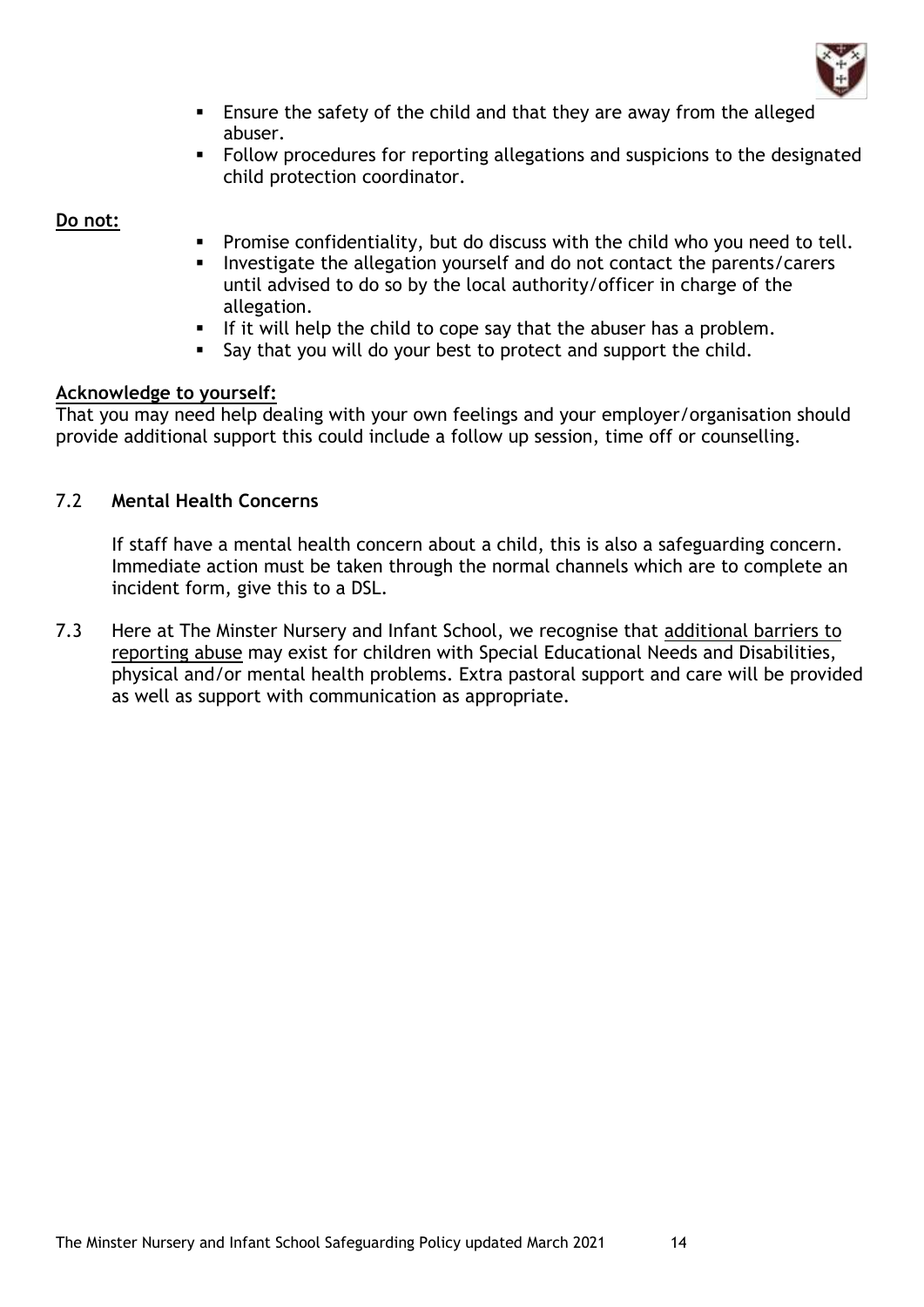

## **8: SUSPICIONS ABOUT MEMBERS OF STAFF**

#### 8.1 **Introduction**

It is essential that any allegation of abuse made against a member of staff or volunteer is dealt with fairly, quickly, and consistently, in a way that provides effective protection for the child and at the same time supports the person who is the subject of the allegation.

### 8.2 **Low-level Concerns**

The term 'Low Level Concern' refers to behaviour towards a child or children that does not meet the threshold of harm. Low level concern may arise from subtle behaviour that causes a sense of unease or a nagging doubt; the nature of which is difficult to explain but may seem:

- 1. Inconsistent with the Staff Code of Conduct, including inappropriate conduct outside of work, and
- 2. Too minor to meet the allegations threshold or is not considered serious enough for a referral to LADO

Examples of such behaviour include, but are not limited to:

- 1. Being over friendly with children
- 2. Having favourites
- 3. Taking photographs of children on their mobile phone
- 4. Engaging with a child on a one-to-one basis in a secluded area or behind a closed door
- 5. Using inappropriate sexualised, intimidating or offensive language.

Concerns of this nature must be reported in accordance with the school's Whistleblowing Policy.

#### 8.3 **What Is Meant By an Allegation Against A Member of Staff**

You should be concerned if you believe that a member of staff has:

- Behaved in a way that has harmed a child, or may have harmed a child.
- Possibly committed a criminal offence against or related to a child.
- Behaved towards a child or children in a way that indicates they are unsuitable to work with children.
- 8.4 This part of the guidance applies whether the child is someone with whom the member of staff is acquainted through their work, is a family member, friend, or stranger. As well as the safety and wellbeing of the subject child and other involved children, it is important to consider the staff member's long term attitude, access and level of risk to children.

This part of the guidance applies to all staff whether the member of staff is paid, a volunteer, a permanent, or an agency member of staff. It includes anyone who has access to children, or data about them.

#### **9: Role of The LADO**

9.1 Where there is reason to suspect that the individual of concern may be unsuitable to work with children, the matter must be reported to the Local Authority Designated Officer, who will decide where the threshold for investigation under Child Protection procedures is met and will make arrangements to coordinate activity. Once it is clear that the individual should be referred, this should occur without delay, so that an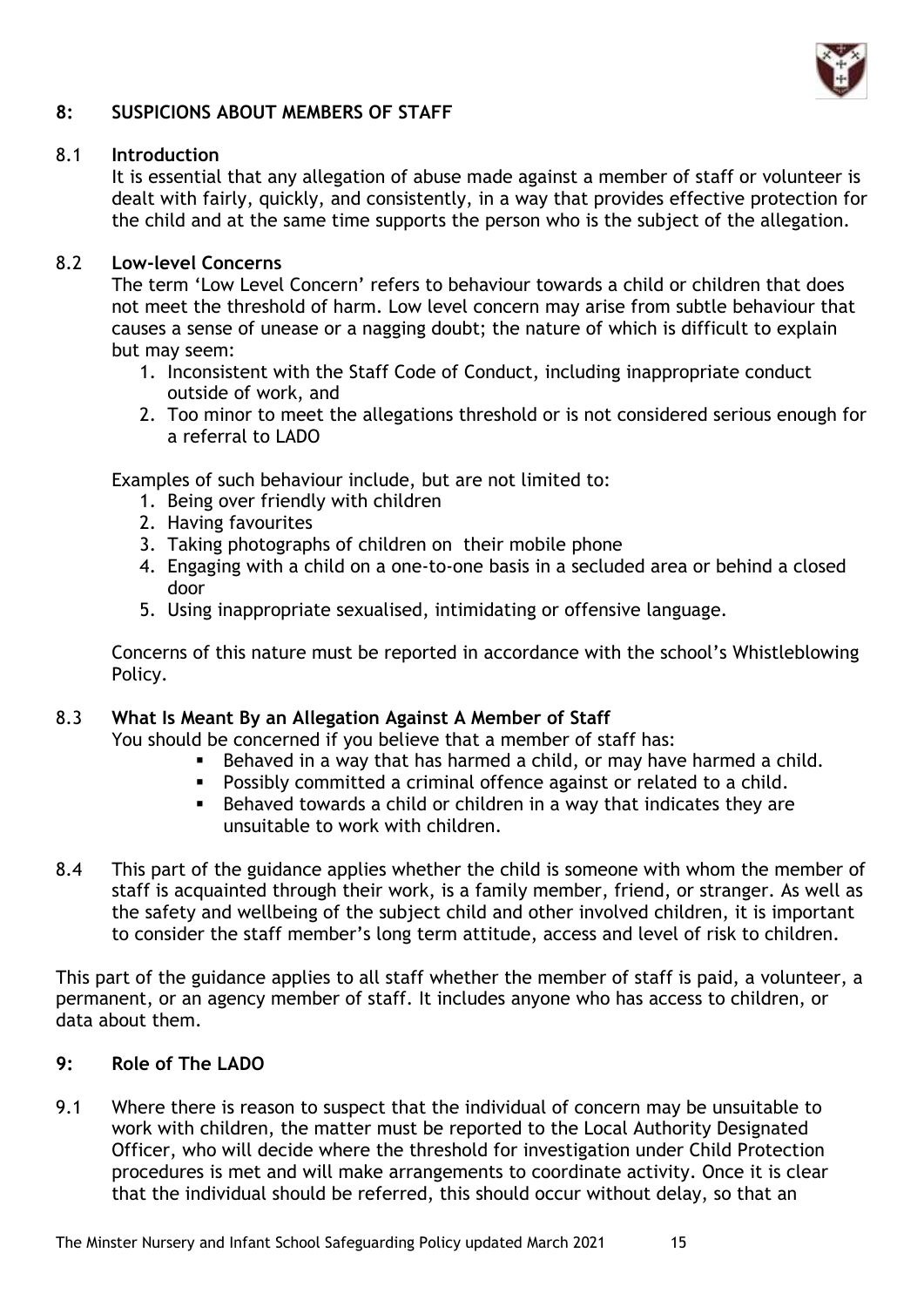

agreement can be made about immediate action and what information can and cannot be shared.

The Croydon LADO is:

**[Steve Hall](http://intranet.croydon.net/ASP-Apps/Telephone/ixResults.asp?ovr=8&T6=087034) Telephone Number** : 020 8255 2889

**E Mail** LADO@croydon.gov.uk

### **Action**

- 9.2 If you are concerned that a member of staff may have abused a child you must:
	- Ensure that the child or young person is safe.
	- Ensure all cases are referred to the LADO.
	- Make a written note of the concerns ensuring names and times are clearly recorded. Do not speak to the child, young person or the member of staff in respect of the allegation.
	- Talk immediately to your Designated Child Protection person and decide who is going to discuss the matter with the LADO. All Allegations must be reported to the LADO.
	- If your concern relates to the Designated Manager or Designated Child Protection Officer, discuss with the LADO in Children's Quality Assurance immediately.
	- Where a member of staff has obviously assaulted a child or young person the Police should be informed.
- 9.3 In deciding whether to take immediate action in respect of the member of staff against whom the allegation was made, it will be necessary to balance any ongoing risks to children, against the risks of alerting the member of staff in such a way that they may silence children, or destroy evidence.
- 9.4 **A member of staff may be suspended with immediate effect by their manager if there are grounds for concern. However, the LADO should be consulted before action is taken.**

#### **What Happens After Referral**

- 9.5 Following referral to the Contact Centre/ Assessments, the Team will forward the matter to Children's Quality Assurance, who will:
	- **■** Undertake checks on those involved.
	- Decide whether an multi agency Allegations Strategy Meeting is required.
	- **•** If a multi agency meeting is required, convene it, normally within 2 working days.
	- **•** Provide advice and guidance to employers.
	- **•** Track the different processes to their conclusion including any criminal investigation.

## **Management Oversight and Supervision**

9.6 Case Supervision is vital to sound Child protection Practice. Supervision is a formal process, in which the supervisor helps the practitioner to review and reflect on their work with the child about whom there are child protection concerns and their family. It is important that the supervisor is able to: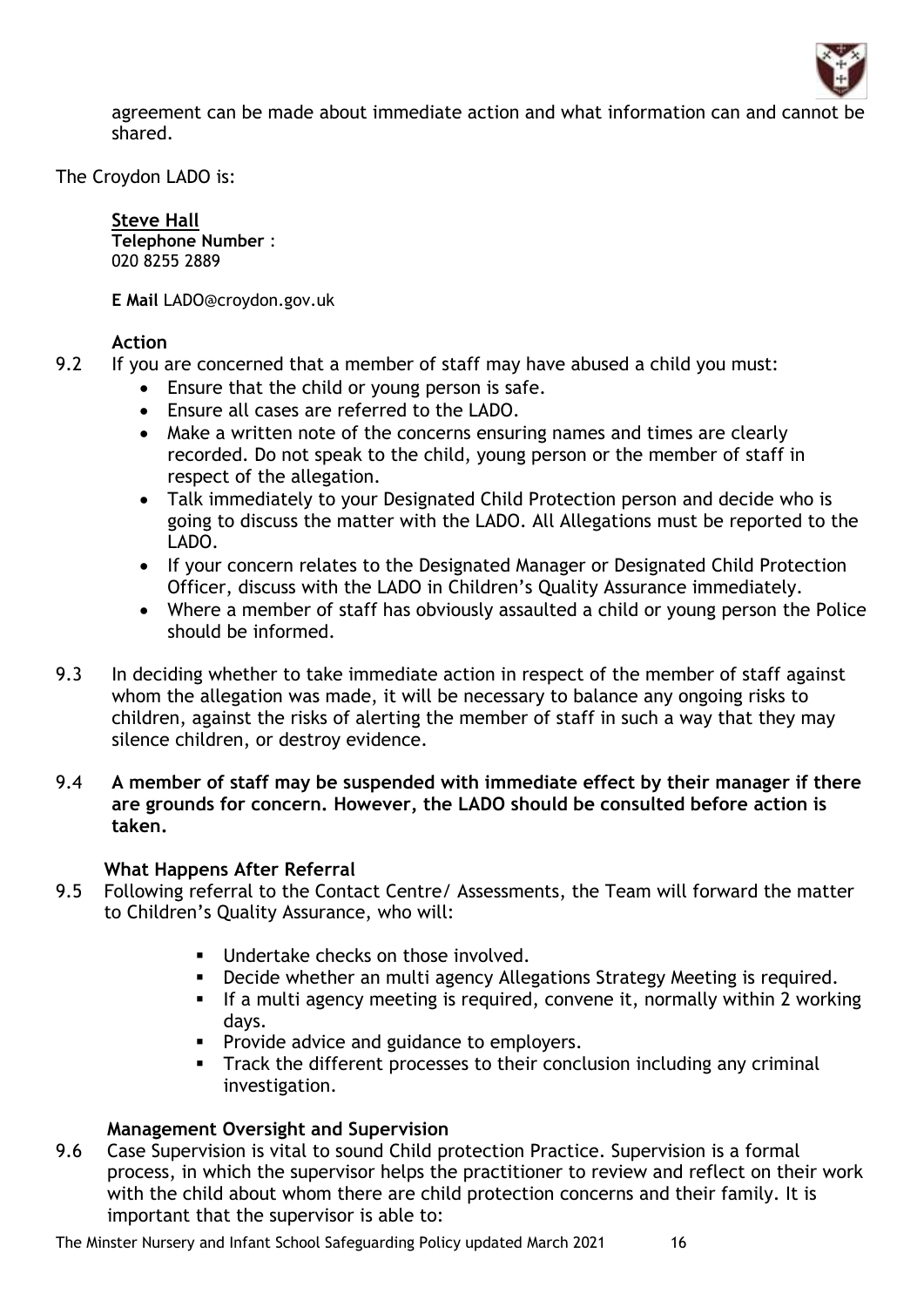

- Relate child protection procedures and what works in child protection practice to the particular case.
- Help the practitioner think about the way in which the relationships between the child the family and the professional group, affect them and their work.
- Challenge and check.
- 9.7 Sometimes Case Supervision will be undertaken by the person who has overall responsibility for the individual's workload, performance and development. In very small organisations, or organisations which are unused to safeguarding and child protection, this may not be possible. Where management and supervision are separate, the supervisor and manager must liaise. It may be necessary for such organisations to negotiate together to obtain supervision support.

## **10: CONFIDENTIALITY & INFORMATION SHARING**

- 10.1 Information may be shared to protect a child or vulnerable person, or to prevent a crime. Early sharing of information is the key to providing effective early help where there are emerging problems. The *Data Protection Act* is not a barrier to sharing information, but provides a framework to ensure that personal information about living persons is shared appropriately.
- 10.2 When working with children, guarantees of absolute confidentiality must not be given. Those working with children should tell them that information will be shared if it is necessary to keep a child or vulnerable adult safe.
- 10.3 Staff should be open and honest with the child (and their family where appropriate) from the outset about why, what, how and with whom information will, or could be shared, and seek their agreement, unless it is unsafe or inappropriate to do so.
- 10.4 Staff should seek advice if they are in any doubt.
- 10.5 Staff should follow the normal rules for safe data storage and transfer.
- 10.6 Recording should include the decision and the reasons for it whether it is to share information or not. It should include what was shared, with whom and for what purpose.

### **11: CONTINUING WORK FOLLOWING A REFERRAL TO CHILDREN'S SOCIAL CARE (CSC) IN CROYDON**

- 11.1 A member of staff may be asked to remain involved with a child or a process, following referral to CSC. They may be asked to:
	- Continue their normal level of contact with the child and report back to the Social Worker, if there is one.
	- **EXTERGHT THEY OF THEIR IN ARRY CORRENT INCOCOLLY THEY** They or their manager may be asked to attend a Child Protection Conference.
	- A manager in the service may be asked to take action in relation to a member of staff about whom there have been allegations.

## **PART 2: CREATING A CHILD PROTECTIVE CONTEXT**

## **12: INTRODUCTION**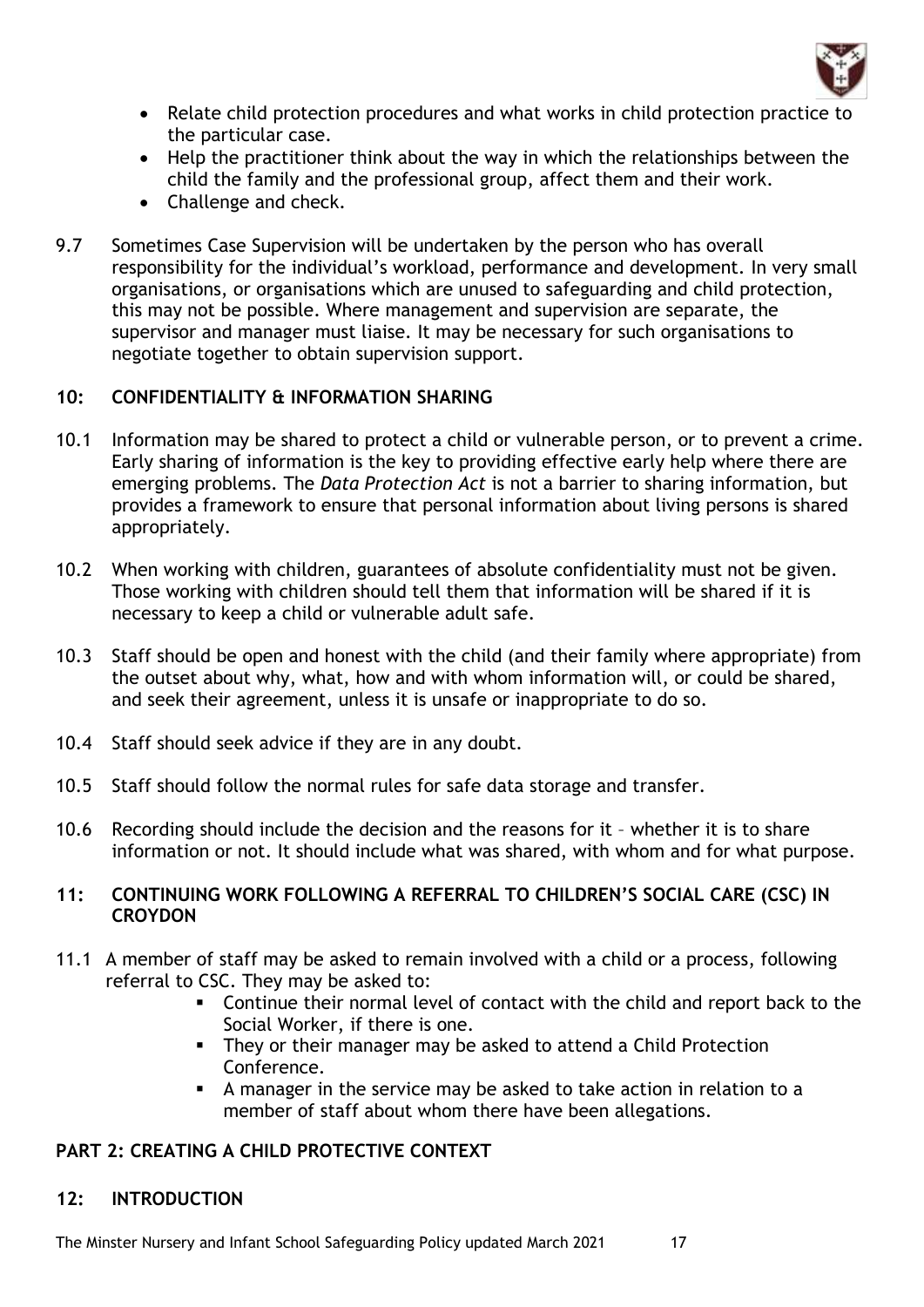

12.1 Children are best protected in a context where all aspects of their welfare are taken into account and where there is proper planning for events and activities.

## **Designated Child Protection Person**

- 12.2 The designated person (and their deputy) needs to complete child protection awareness training and have a good understanding of 'What to do if you are worried a child is being abused'. They will have a DBS check.
- 12.3 The role of the designated child protection person is to:
	- Know about the signs and symptoms of abuse and know how abusers behave.
	- **Ensure the organisations child protection policy and procedures are followed** and updated.
	- **Ensure information is shared appropriately.**<sup>5</sup>
	- Receive and record information from anyone who has concerns and store information in a locked drawer/cupboard.
	- Assess the information promptly and carefully, clarifying or obtaining more information when they need to.
	- Consult initially with a statutory child protection agency; such as the local children's social care teams or the NSPCC's child protection helpline (0808 800 5000), to talk about any doubts or uncertainty.
	- Make a formal referral to a statutory child protection agency or police.
- 12.4 The designated person must have relevant contact number and addresses of statutory agencies in their area.

## **Code of Conduct/Behaviour For Everyone**

- 12.5 All staff and volunteers at The Minster Nursery and Infant School must sign to confirm they have read and understood the 'School Staff Code of Conduct' annually. This document explains the points listed below in 12.6 and 12.7.
- 12.6 **You must:**
	- Treat all children equally and with respect.
	- Provide an example of good conduct you wish others to follow.
	- **Ensure that, whenever possible, there is more than one adult present during** activities with children (or where the staff member or volunteer is under 18) or at least that you are within sight or hearing of others. If you are asked to talk in private ensure someone else knows where you are and leave a door ajar or stay in clear view, always make a note of the conversation, tell the child or young person they are free to leave or stop talking at anytime.
	- Respect a young person's right to personal privacy/encourage young people and adults to feel comfortable and caring enough to point out attitudes or behaviour they do not like.
	- Remember that someone else might misinterpret your actions, no matter how well intentioned.
	- Be aware that physical contact with a child may be misinterpreted.
	- Recognise that special caution is required when you are discussing sensitive issues with children.
	- Operate within the organisation's principles and guidance and any specific procedures.

The Minster Nursery and Infant School Safeguarding Policy updated March 2021 18 <sup>5</sup> See page 55 of 'What to do if you are worried a child is being abused'. This resource can be accessed at: <https://www.education.gov.uk/publications/standard/publicationdetail/page1/DFES-04320-2006>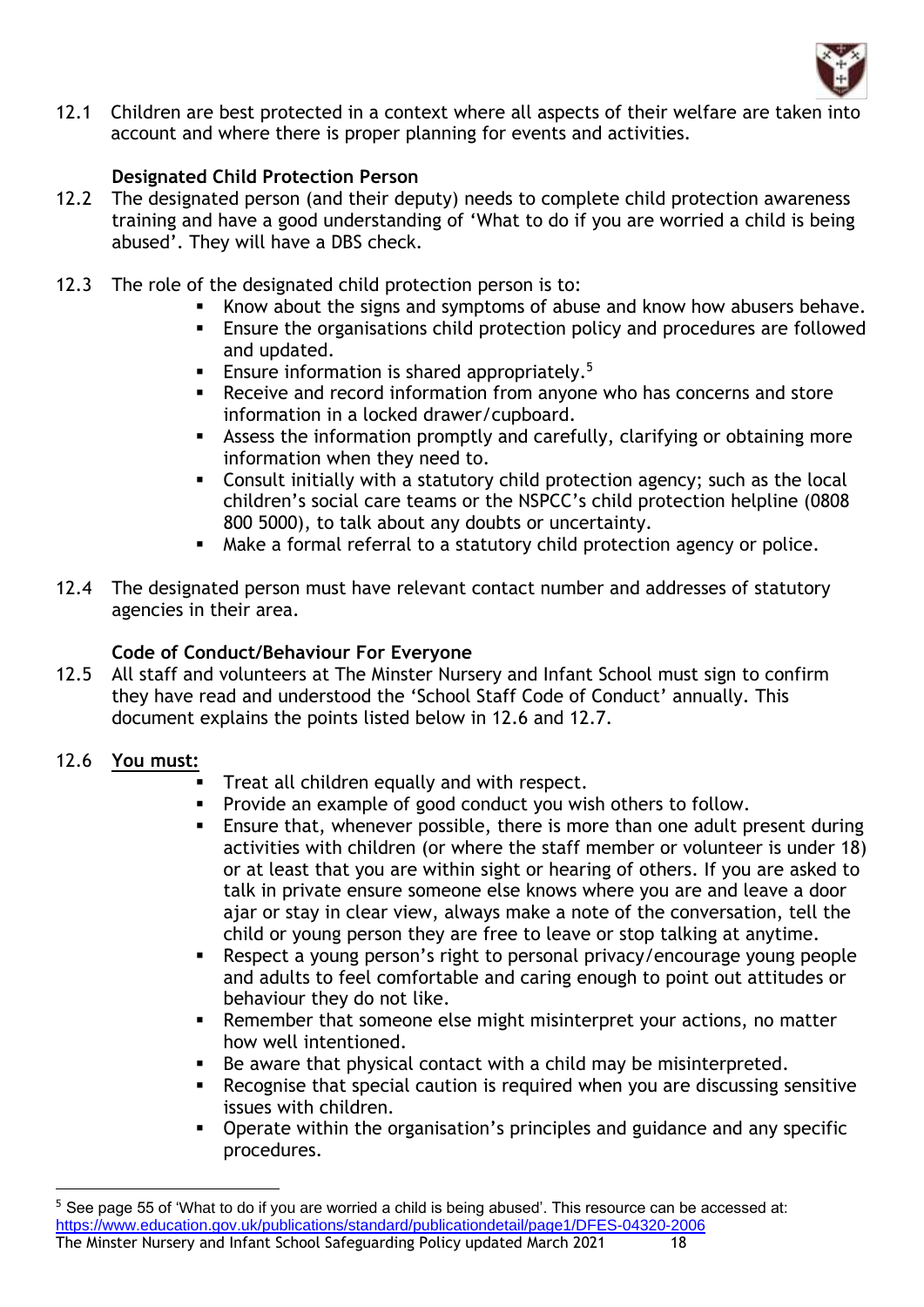

**EXECO LEGO EXECOTE CHALLE 1** Challenge unacceptable behaviour and report all allegations/suspicions of abuse.

#### 12.7 **You must not:**

- **Engage in sexual activity with a young person (even if they are over 18) you** have met through your duties within the organisation, this would be an abuse of trust.
- Invite a child to your home or arrange to see them outside set activity hours.
- **EXECT** Give out personal contact details or contact them unnecessarily outside of activity hours.
- Give child gifts personally, any appropriate gifts such as token birthday gifts should come from the organisation. You should not accept gifts from children unless they are small token gifts appropriate to a celebration. All gifts must be reported to your activity leader.
- Lend or borrow any money or property.
- Allow yourself to be drawn into inappropriate attention-seeking behaviour/ make suggestive or derogatory remarks or gestures in front of children.
- Jump to conclusions about others without checking facts.
- Either exaggerate or trivialise child abuse issues.
- Show favouritism to any individual.
- Rely on your good name or that of the organisation or to protect you.
- Believe 'it could never happen to me'.
- **EXE** Take a chance when common sense, policy or practice suggests another more prudent approach.
- **EXECT** Allow abusive peer activities e.g. initiation ceremonies, bullying or horse play.
- 12.8 You should give guidance and support to inexperience helpers. Staff relationships are based on mutual respect and it is everyone's responsibility to ensure a positive working environment.

## **13: STAFF/VOLUNTEER SELECTION AND TRAINING**

- 13.1 Staff and volunteers will be selected based on their suitability to the role. All staff/volunteers are required to complete the recruitment process before activity commences.
- 13.2 Job descriptions and personal specifications will be made for each new role/position and agreed with staff/volunteers.
- 13.3 Staff/volunteer's ability to deal with disclosures should be assessed. Special consideration should be given when recruiting under 18s.
- 13.4 All staff/volunteers will be required to:
	- Complete an application form.
	- **•** Provide proof of identity and qualifications.
	- **•** Provide two references who may be contacted before interview.
	- Attend an interview, with at least two interviewers.
	- Explain gaps in employment.
	- Complete a self-disclosure form.(Childcar Act 2006-amended Sept 2018)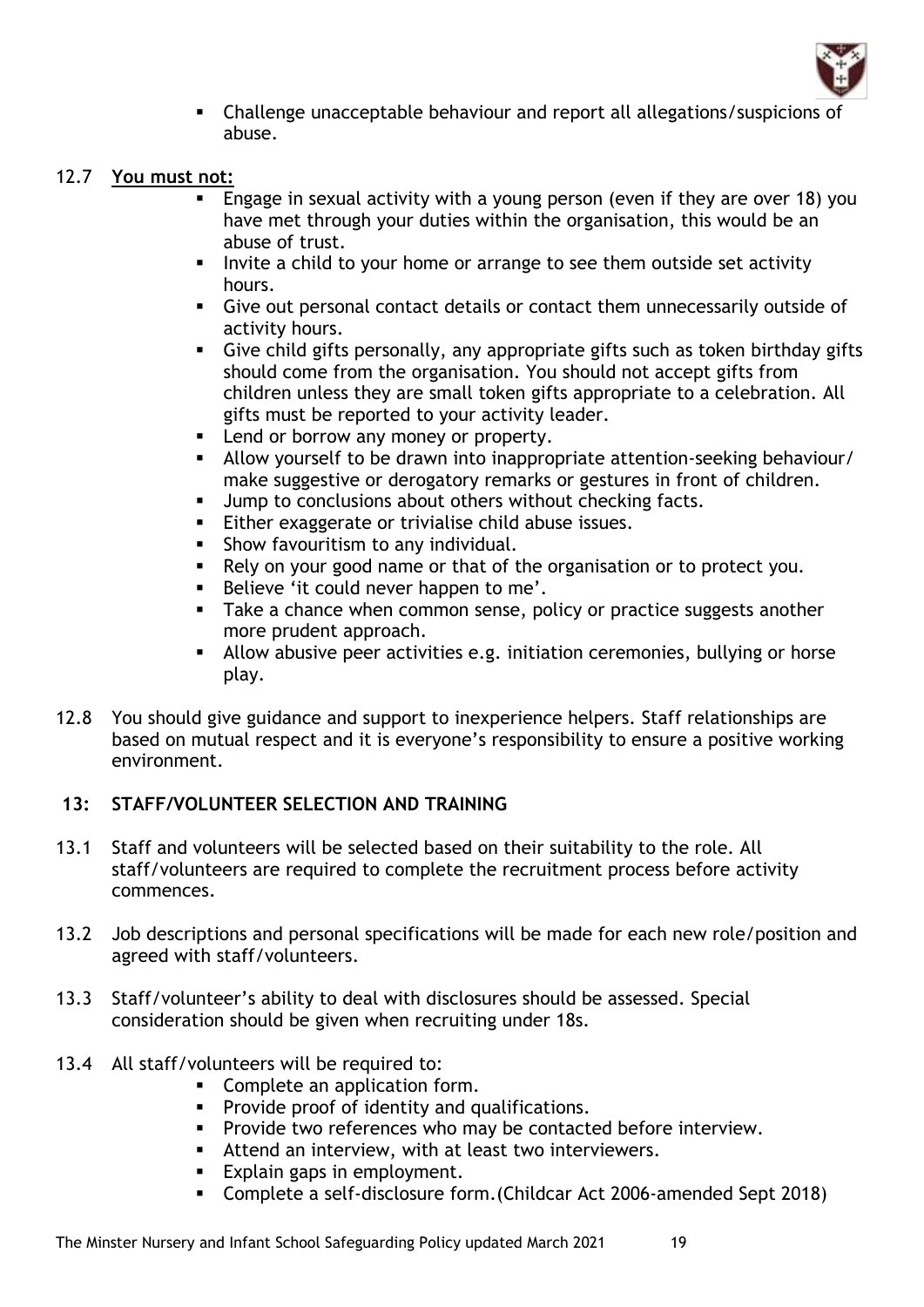

- Obtain a full disclosure through checks from the Disclosure and Barring Service (DBS) (when they will be in contact with children or vulnerable adults both directly and indirectly).
- Complete an agreed probationary period.
- **■** Undertake induction and training.
- **EXECT** Staff will undertake safeguarding training at least twice a year with more informal guidance as & when situations arise.
- Kitchen and site team take part in annual safeguarding training.

A senior member of the organisation will review all of the recruitment material to decide whether the individual is appropriate to work with children. Advice will be sought when recruiting someone with a criminal record. This will come from the Designated Safeguarding Professional and a member of Human Resources, if available.

13.5 Any applicant refusing to go through the vetting and barring system or DBS check will not be employed as a paid member of staff or as a volunteer if their role includes regulated or (and currently) controlled activities that require registration. Current definitions of controlled and regulated activity can be found on the DBS website.

## **14: The Disclosure and Barring Service (DBS) Process (former CRB)**

- 14.1 All staff and volunteers will go through DBS checks as necessary.
- 14.2 All staff/volunteers who have regular, unsupervised access to children or vulnerable adults will need a DBS check as will the designated person for child protection.
- 14.3 Staff/volunteers who have regular contact with children and young people through mixed groups (activities that both adults and children participate in together), and who have positions of responsibility and trust where contact with children is possible will also need a DBS check.
- 14.4 In addition, all staff will complete a declaration regarding the welfare of children in their care at home in accordance with The Childcare Act 2006 (amended September 2018) annually.

#### **15: COMPLAINTS PROCEDURE**

The Minster Nursery and Infant School learns from complaints and uses them to improve our services.

**Complaints are any clear expression of dissatisfaction with the group, its personnel, or its services that calls for a response. The procedure deals with specific concerns including: a risk to the health or safety of any individual or improper conduct or unethical behaviour or inappropriate behaviour in relation to children.**

**Anyone may make a complaint including children, parents/carers, volunteers, paid workers, or other people outside the group.**

**All complaints will be treated seriously whether made in person, by telephone, by letter, by fax, or by e-mail. Complaints will be dealt with promptly, politely, and with respect – give timescales to resolve.**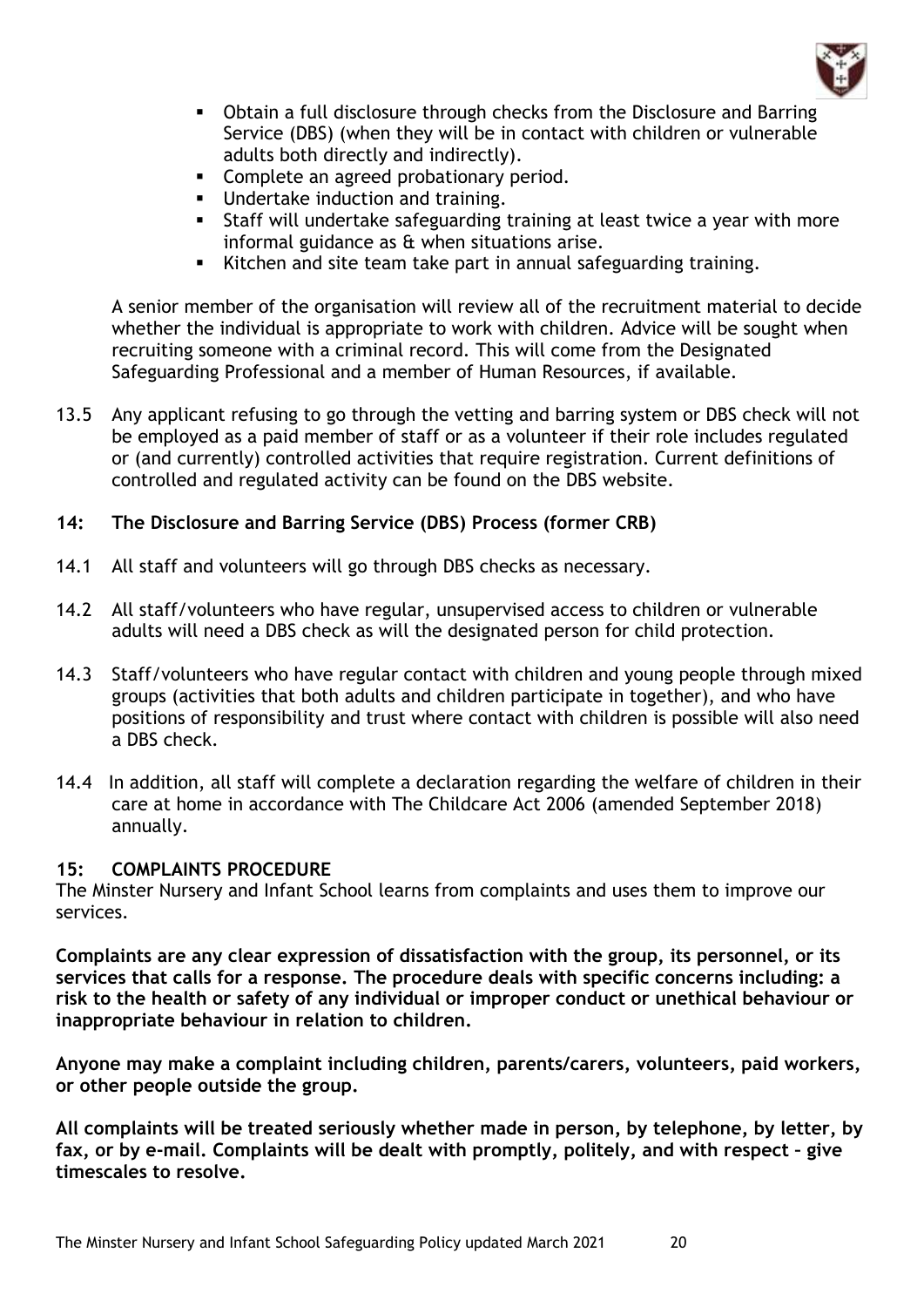

- 15.1 Complaints will be taken in person, in writing or by telephone by a member of the management team/senior workers. Formal complaints should be written down in as much detail as possible, including names of people the complaint has already been taken to.
- 15.2 Complaints can be made anonymously although a name and contact details would help for further investigation.
- 15.3 Initial complaints will be dealt with by the Assistant Head Teachers within three weeks.
- 15.4 If you feel that your complaint has not been dealt with to a satisfactory level, the complaint will be dealt with by the Head Teacher.
	- Complaints about the Head Teacher should be directed to the Chair of Governors, Mrs Diane Edwards d.e.edwards@lineone.net
- 15.5 Whistle blowing is supported when reporting concerns of actual or possible unethical, illegal or unprofessional conduct by anyone within the organisation. Complaints should be reported through normal line management unless they are unable to deal with the matter, in which case it should be taken to the management team.
- 15.6 **Should The Minster Nursery and Infant School take part in specific activities that fall outside the policies and procedures here an additional statement of policy and procedure is required to ensure all aspects of child protection have been considered.**  *See appendix A*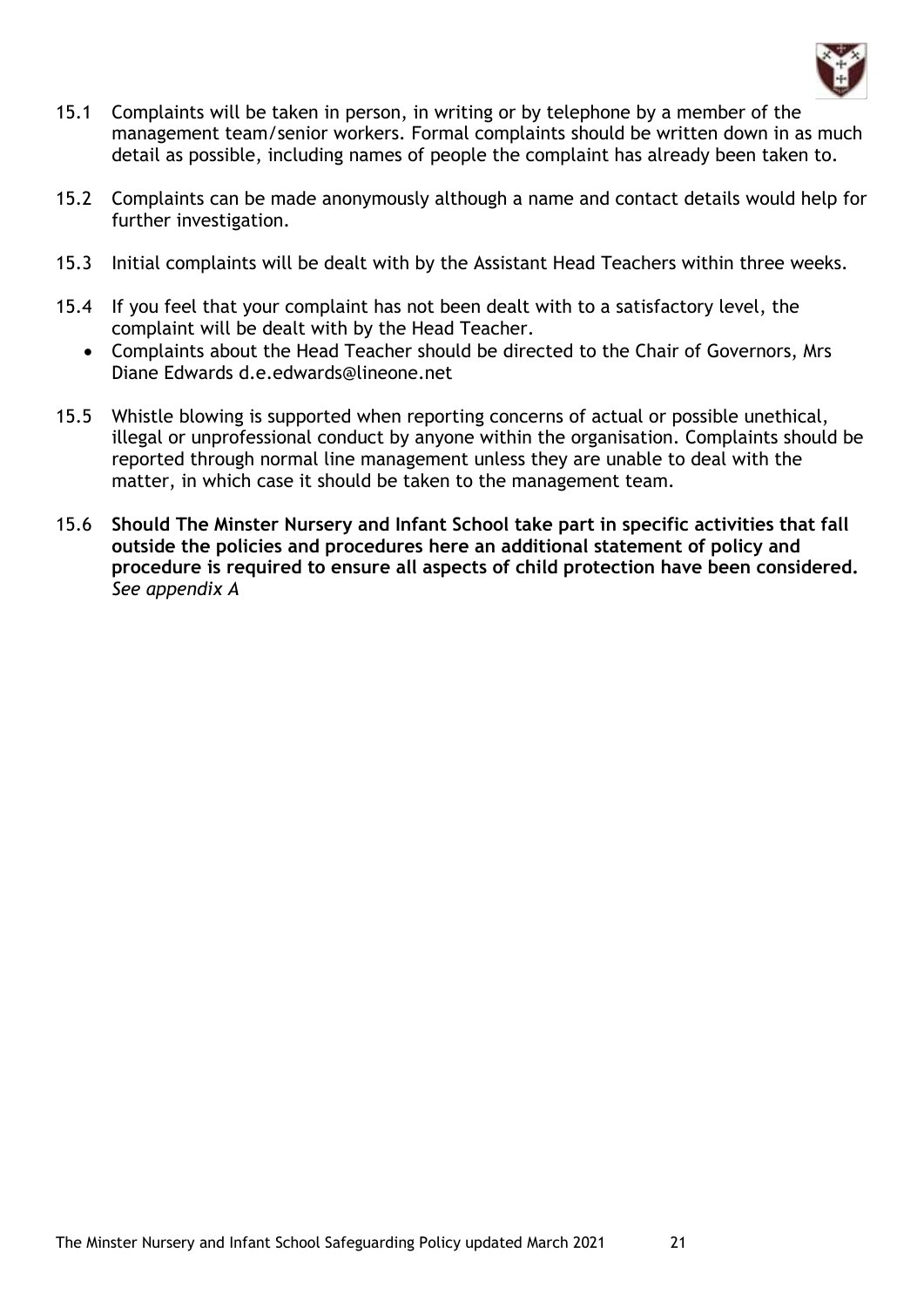

## **APPENDIX A: SPECIAL CIRCUMSTANCES**

#### **1. Trips Away From Home**

Article II. Children need to be kept safe when taking trips away from home. It is therefore important that rigorous child protection policies and procedures are in place, in addition to health and safety procedures, adequate insurance, etc. In putting together a trip away from home, some procedures to follow include:

#### Article III. **General**

- **Ensure children know how to behave, e.g. through a behaviour policy.**
- Getting written consent from parents and, if necessary, holding a meeting for parents to give them a briefing on the outing.
- **EXECT** Asking parents about any special needs or requirements for their children.

#### Article IV. **Using activity centres and other external providers**

- Use reputable organisations that have in place any licences or accreditation required (some adventure activities require specific licences).
- **■** If possible, visiting the centre beforehand and complete a risk assessment. You can ask the centres for their own risk assessment and follow it up with your own.
- Get agreement on the activities to be undertaken if using an adventure activity provider.
- **Ensure external providers have proper safety procedures in place (e.g.** insurance, maintenance of equipment/ transport, health and safety policies, recruitment of staff to work with children, Child Protection policies etc).
- Ensure the accommodation is suitable.

#### Article V. **Staff/Volunteers**

- Have a person trained in first aid and suitable equipment.
- When staying in self-catering accommodation a member of staff will need a food hygiene qualification (e.g. Level 2 NVQ in Food and Hygiene).
- Have adequate staff ratios. These will depend on the age of the young people and the activity being planned, but DfES guidance on a typical school trip to a museum or historical site are:
- 1 adult to 6 pupils for under-eights (more adults if under-fives).
- 1 adult to 10-15 pupils for eight to eleven-year olds.
- 1 adult to 15-20 pupils for over-elevens.
- **Ensure all those attending are aware of their roles and responsibilities.**
- Ensure staff/volunteers are competent to lead children in activities.
- Even greater care should be taken over trips abroad.

Two publications in particular provide more detailed information on planning trips away are:

- **Safe Sport Away**, produced jointly by the Amateur Swimming Association and the NSPCC.
- **Health and Safety of Pupils on Educational Visits** DFES (now DfE).

## **1. Working With Children with Disabilities**

For a number of reasons, children with disabilities are more vulnerable to abuse than others. For example children with disabilities may be more dependent on others for intimate care and may be less able to tell people about any abuse they experience. For these reasons, it is essential that rigorous safe recruitment procedures are in place, especially with regard to recruitment checks on volunteers and paid workers, whistle blowing policies, and having clear guidelines setting out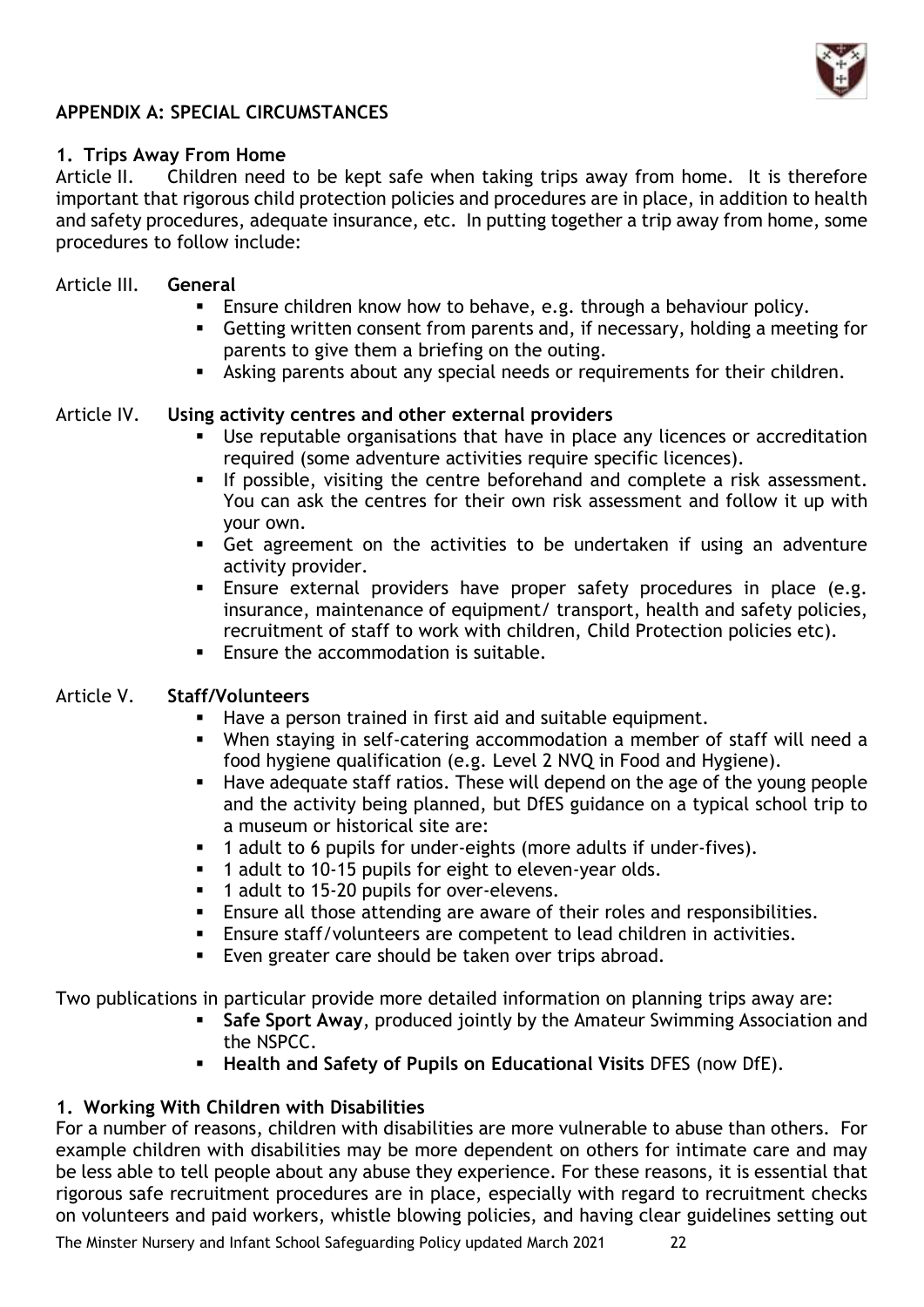

acceptable behaviour by those working with children with disabilities. Training which covers the interface of disability and safeguarding will also be required.

## **2. Groups of Parents and Children**

In some cases, the volunteers may consist solely of parents or carers looking after their own children. It is recommended that the group still have a policy to cover the activity, as the group and its trustees are still accountable. However, the policy and procedures might be adapted, e.g. to focus more on a code of conduct for parents and children whilst using the service and how parents might deal with the reporting of an allegation of abuse by a child. In this circumstance the duty of care for the child remains with the parent whilst the organisation holds the duty of care for the environment and overall moral duty of care.

### **3. Working With Older Teenagers, E.G. 16+**

Given that child protection legislation covers all children and young people up to the age of 18, groups working with older children are still required to have a child protection policy and procedures. The policy is likely to cover the same ground as a standard policy, but the section on acceptable behaviour might reflect the age of the young people.

### **4. Children Only Groups (Projects Only Involving Children and Young People)**

In reality, few are likely to be made up solely of young people. In most cases, adults will have some responsibilities (e.g. as management committee members), or will come into contact in some way with the children on the project. In addition, children can abuse each other (e.g. bullying). It is therefore likely that a policy for such a group would cover the same ground as a standard child protection policy.

#### **5. Capital Projects (E.G. Where a Group Is To Provide Facilities for Other Groups)**

Some simply aim to provide facilities for other groups or young people to use, e.g. a skate park or playground, or a hall for use by other groups. On the face of it, it may seem that a group like this does not come into contact with young people and does not need a child protection policy. In reality, this is unlikely. If you involve volunteers, have any involvement with young people, hold meetings or consultation events or have use of a public site, a child protection policy would be extremely valuable (this may be in the terms of booking). Any contact with young people makes it necessary to have a child protection policy, and obviously this policy can be adapted to suit the nature of your project. In addition, complete child protection may also include health and safety concerns and appropriate insurance measures, and either provision or guidelines for the use of the equipment or venue once your work has ended.

#### **6. Use of the Internet**

The following procedures are recommended for community groups:

- Ban access to sex sites, pornographic sites and violent and racially abusive sites.
- Place the computer where everyone can use it and where everyone can see it, rather than out of sight in another room.
- **EXEC** Supervise use of the Internet.
- **EXE** Suggest sites that could be visited by children and young people, e.g. those connected with children's TV programmes.
- **EXTE:** Talk to children and young people about what sorts of sites they can and cannot visit.
- Ensure children are aware that chat sites are open to misuse and they should be as cautious of strangers they meet on the Internet, as they would be when meeting strangers in real life.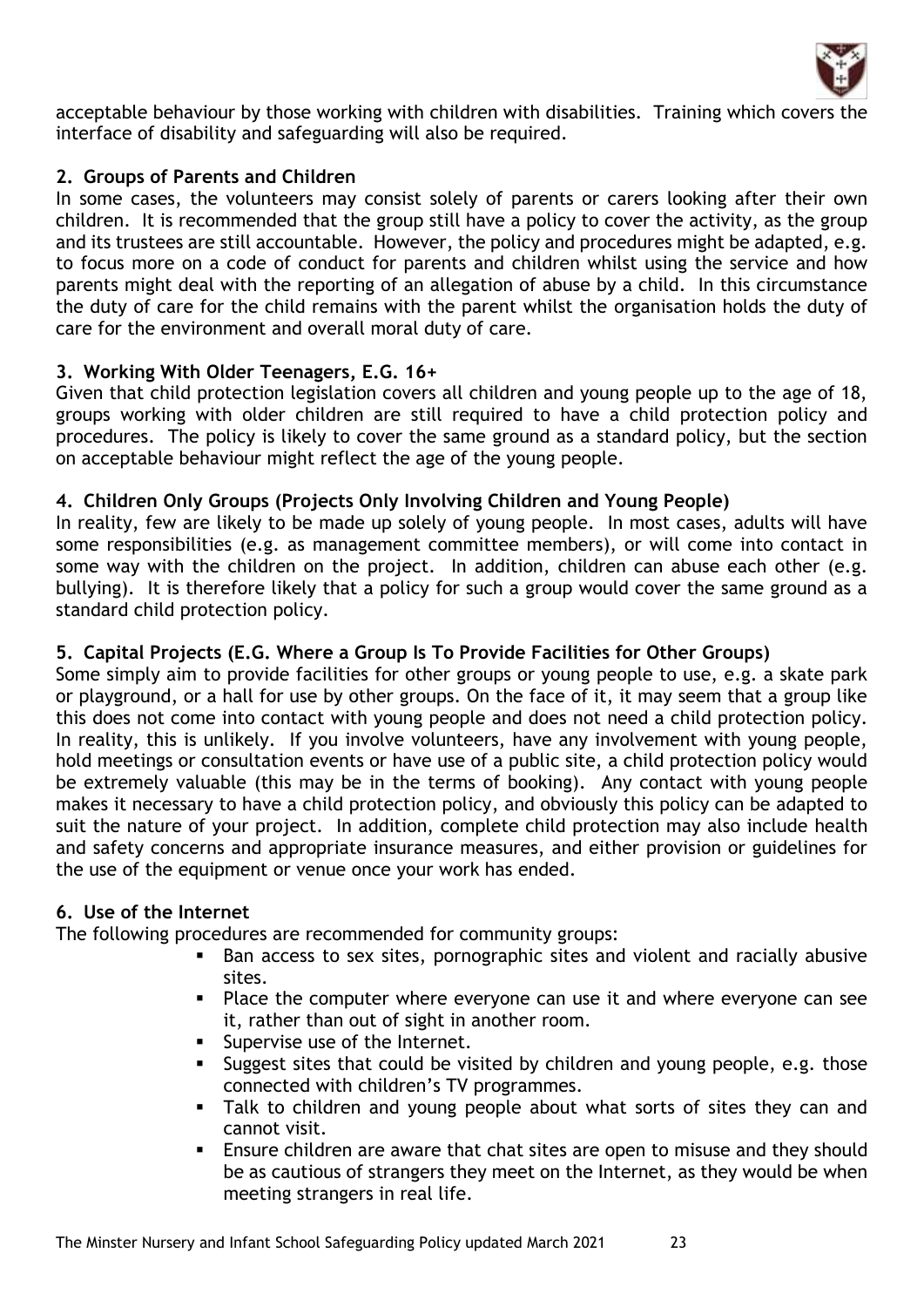

- **Ensure that children and young people do not give out personal details over** the Internet, e.g. surname, address, phone number or e-mail address.
- Ensure children never arrange a face-to-face meeting with anyone they come into contact with on the Internet.
- **Encourage children to report anything they come across which they feel is** abusive or offensive.
- Limit the amount of time children spend online.
- **Explore the use of filters, which block access to certain sites (although** remember that these are unlikely to be fool proof and cannot replace proper supervision).
- In addition, groups should not publish recognisable photographs of children on their own websites.

## **7. Social Networking**

Over the past years, the use of social networking sites such as Instagram, Twitter, TokTok, Snapchat and Facebook has become increasingly popular. Such sites are used to share information, photographs and news with friends across the world.

Whilst the use of such sites (known as social networking) has very many benefits there are potential problems concerning privacy and appropriate usage. These may include breaches of confidentiality, unsuitable language or images, and in some cases breaches of the law.

Examples of such problematic usage of publicly accessible social networking could be:

- Staff/volunteers referring to children by name on their profiles.
- Staff/volunteers referring to private organisation matters
- **EXTERF** Staff/volunteers using derogatory or offensive language about fellow colleagues or children.
- Staff/volunteers posting images of themselves in inappropriate dress or situations, especially when it can be accessed by children and young people.
- **EXECT:** Staff/volunteers participating in illegal activities such as the sharing of indecent images of children.
- Photos published can identify the staff/volunteers home.

For all staff and volunteers;

- **•** Professional staff must not use personal social network accounts to contact young people. Work related accounts may be used with management approval. Such sites should be able to be checked and audited by managers.
- Staff and volunteers must have appropriate security on their profiles to stop anyone viewing them that they are not friends with.
- Friend requests from children and young people, or their families, should be declined by explaining it is against the organisations policy to do so.
- Staff/volunteers should not create web pages, groups or contact lists concerning professional activities carried out on behalf of the organisation without expressed permission.

There must be absolutely no private online contact between professionals and any young people (or their parents) with whom they have a work-related relationship.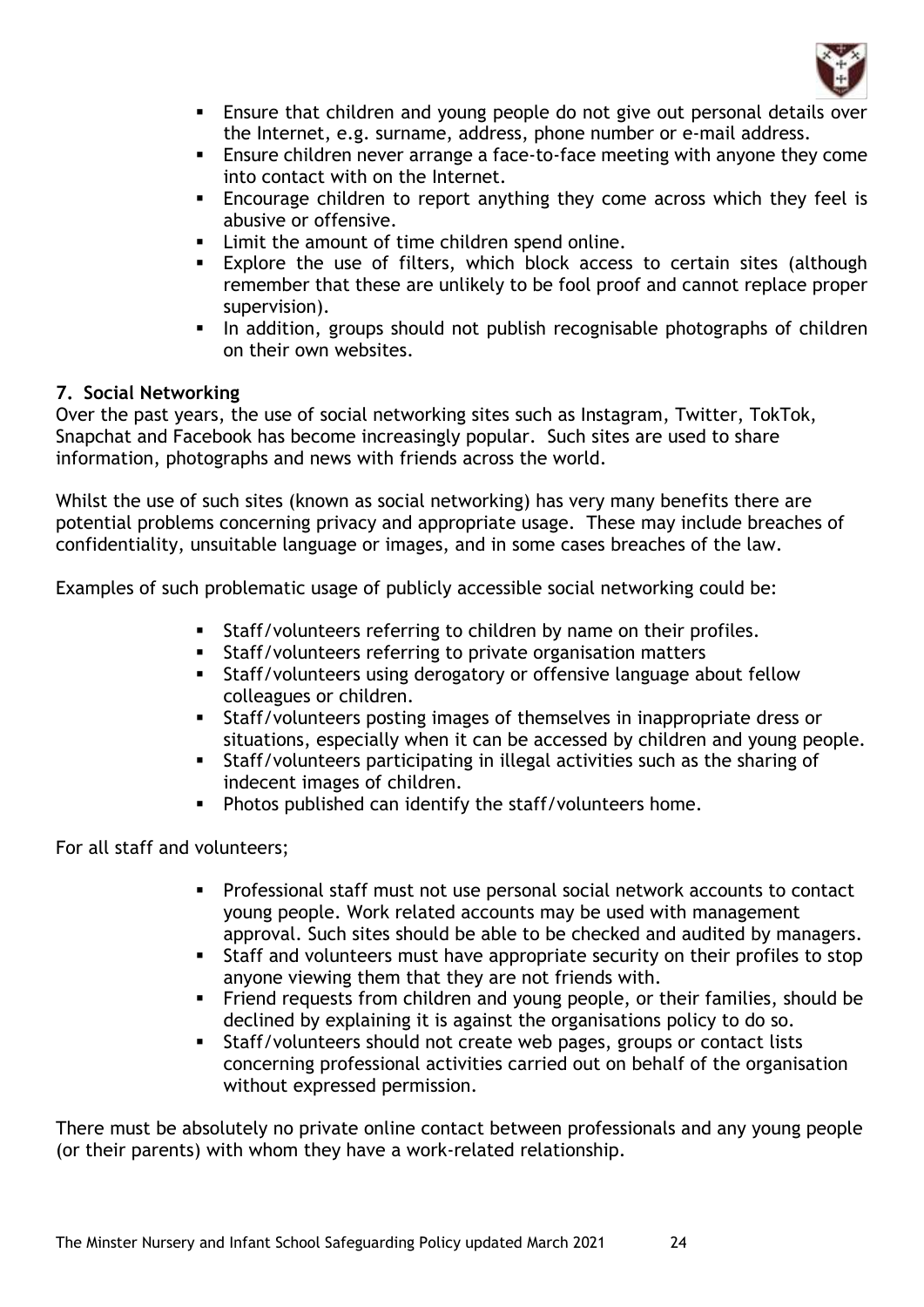

## **8. Use of Photos**

This policy would apply to all forms of publications; print, film, video, DVD, on websites and in the professional media.

Consent forms signed by parents and guardians cannot be used as blanket permission for the taking and publication of images when you are working with the same group of children and young people continuously or over a long period of time. For one off events, or when the conditions of on which permission was granted have changed, new permission forms may need to be signed.

*Consent/information forms could include;*

- *How long the permission will be considered valid.*
- *How images may be used.*
- *For how long will you be able to use the photos etc.*
- That you will not publish names or any personal details.
- *Only images of children suitably dressed will be used.*
- *Specific detail of how a photo may be used i.e. in a newsletter.*
- *Give the option for a parent/carer to give permission to photos being taken but not filming.*
- *Issues with parents/visitors taking pictures.*
- *That every effort will be made to prevent the capturing of any image of a child who should not be identified.*

Parents/carers may not take photos of children and may only take photographs of their child as long as their child is the only child in the frame/background. In the case of siblings, photos may only be taken by a parent of their own children as long as there are no other children in the frame/background.

Parents/Carers MUST NOT film any performances in school.

#### **9. In the Event of Lockdown/Prolonged School Closure**

The Head Teacher shall meet with the School Closure Team comprising the Chair of Governors, the Assistant Head Teachers, SENDCo, Family Liaison Officer and office staff to coordinate the school's planned response to any such closure.

Contact details of all families must be checked and confirmed as accurate at every parent's evening. Methods of contact between school staff and families must be clearly defined. This could be by using the *classname*[@minsterinfants.co.uk](mailto:classname@minsterinfants.co.uk) email addresses, text messages, Facebook and Twitter.

It is not expected that teachers engage in face to face meetings/forums with their families from their homes as this has potential safeguarding risks and is an invasion of their professional boundaries and privacy.

The School Closure Team will create a Vulnerable Child list to include all children on Child Protection, Child in Need, awaiting assessment from Social Services, children with an EHCP and any child for whom there are welfare concerns. There may also be a need to offer provision for key workers' children.

A schedule of contact will be drawn up depending on the severity of each family's need. The School Closure Team will anticipate and consider any immediate and pressing needs faced by any of these families and plan a course of action.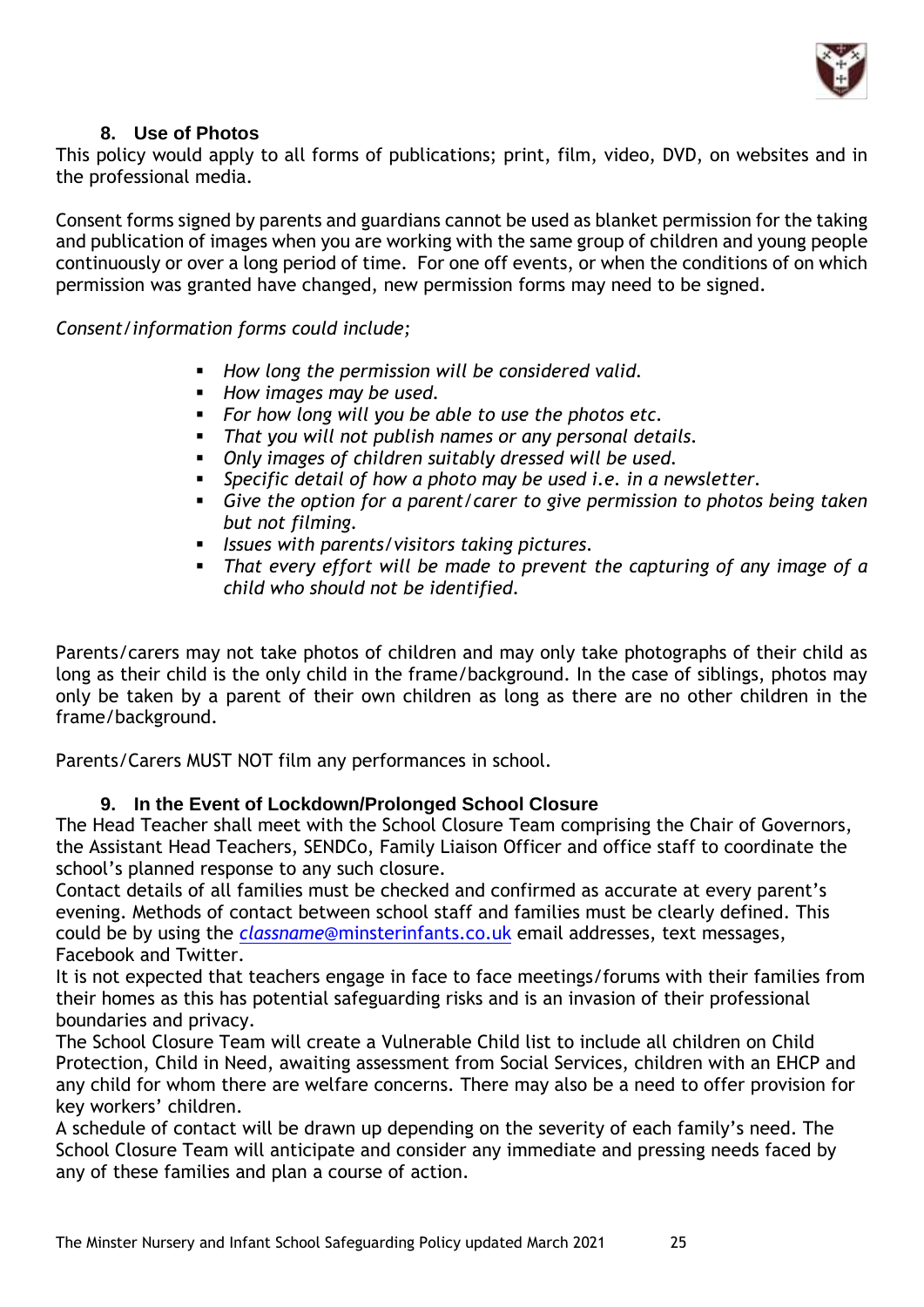

The Head Teacher will be the primary contact with the Local Authority and the Southwark Diocesan Board of Education, but may refer to any member of the School Closure Team if it is more appropriate to do so.

The Family Liaison Officer will be the primary contact for Social Services involvement. The SENDCo will be the primary contact for any SEND/panel/caseworker/external agency involvement.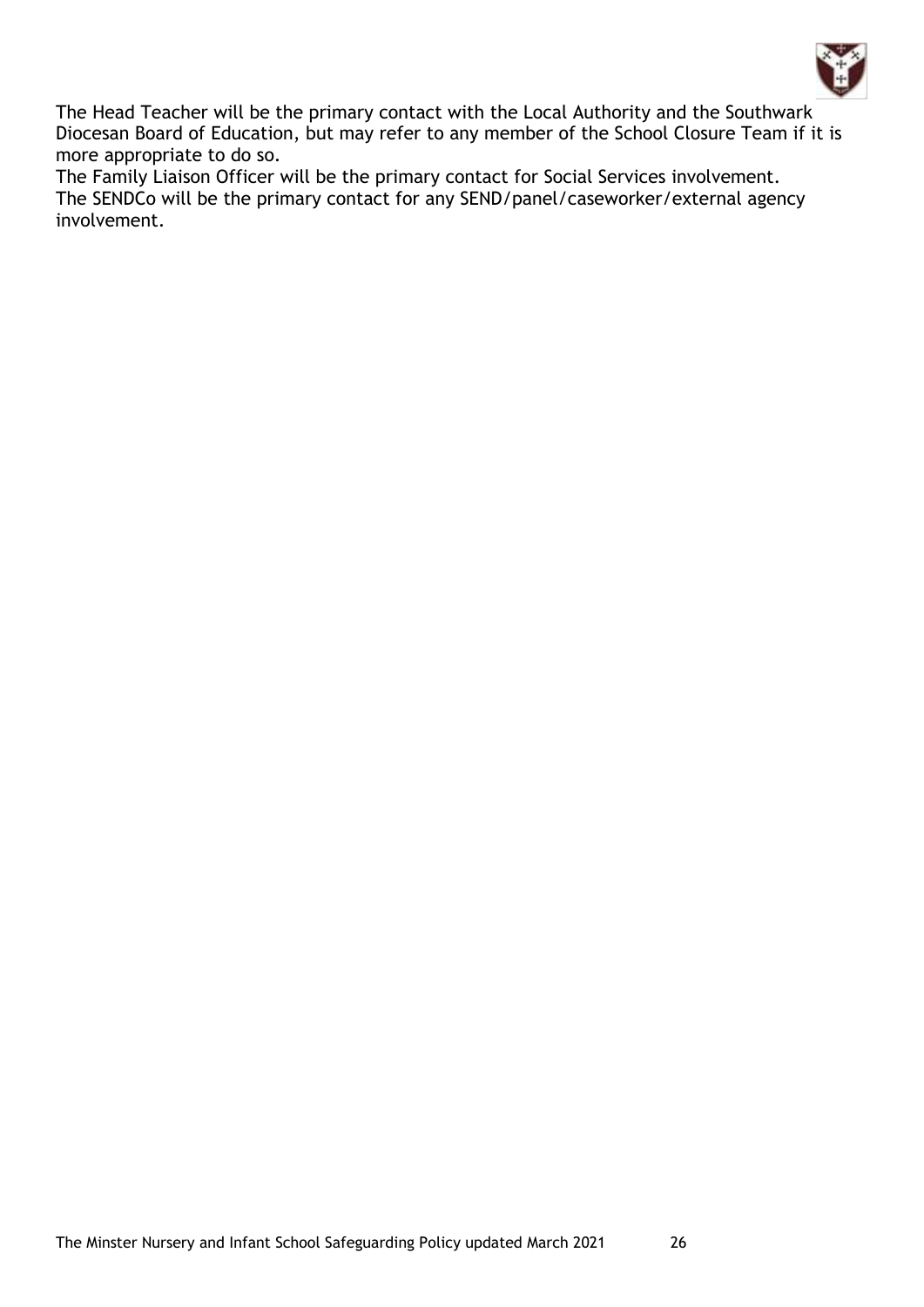

### **APPENDIX B IMPLEMENTATION CHECKLIST**

- ❑ Identify a designated child protection officer (CPO) and deputy.
- ❑ Add Child protection coordinator (CPC) name and contact details to procedure
- ❑ Ensure CPC attends training on child protection and updates that training regularly.
- ❑ Ensure all staff and volunteers have a copy of child protection procedures which, they have signed to say they understand them.
- ❑ Ensure that all staff and volunteers know what to do if they have concerns about a child
- ❑ Ensure all existing staff and volunteers who have contact with children have DBS checks.
- ❑ Ensure that new staff/volunteers who have contact with children have DBS checks before they start work and that someone has approved they are fit to work with children, before they begin.
- ❑ Ensure that the premises conforms to health and safety guidelines.
- ❑ Ensure that any letting arrangements are bound by contracts that include an agreement to adhere to the host organisation's child protection procedures.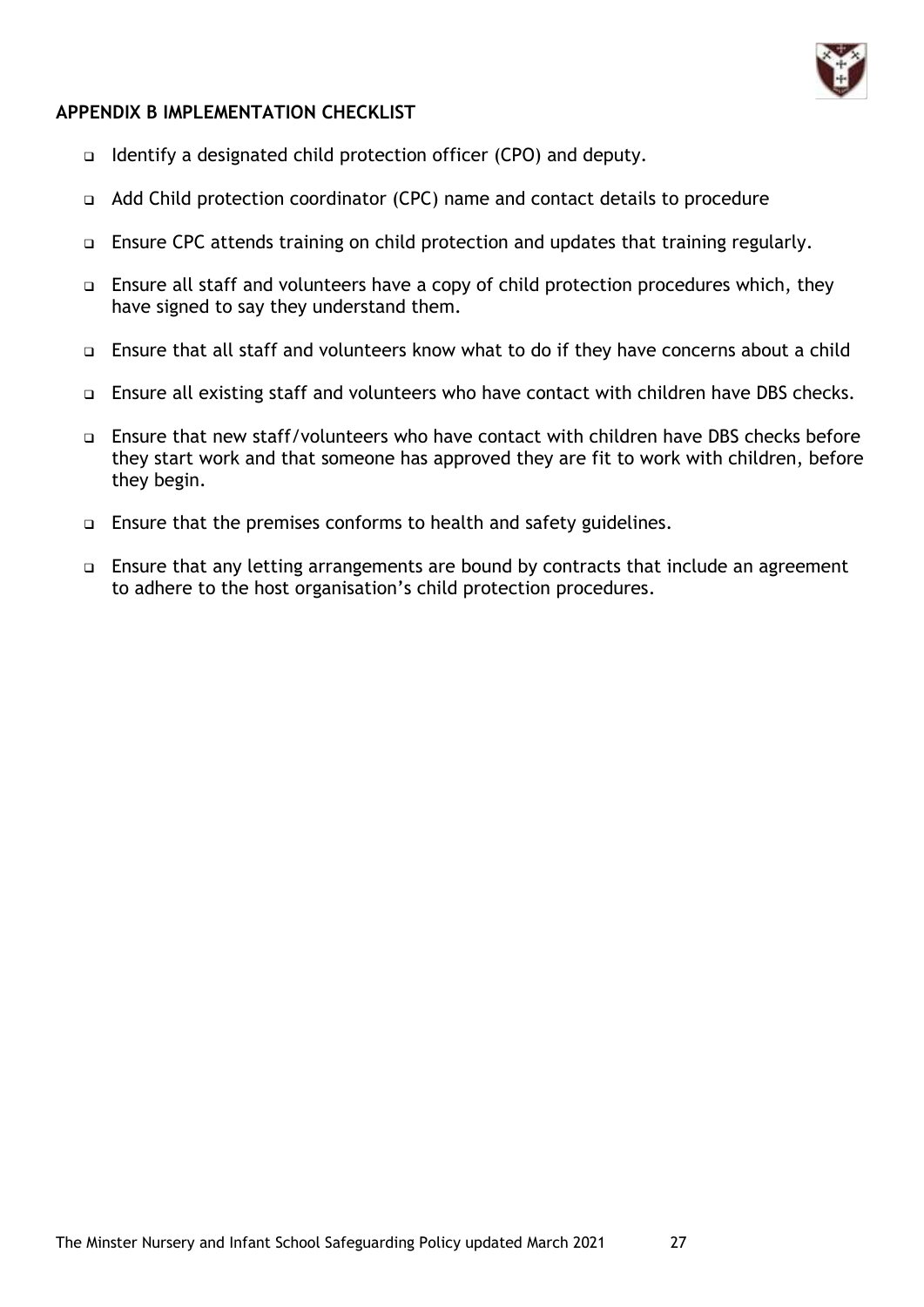

## **APPENDIX C BODY MAPS Child body map**

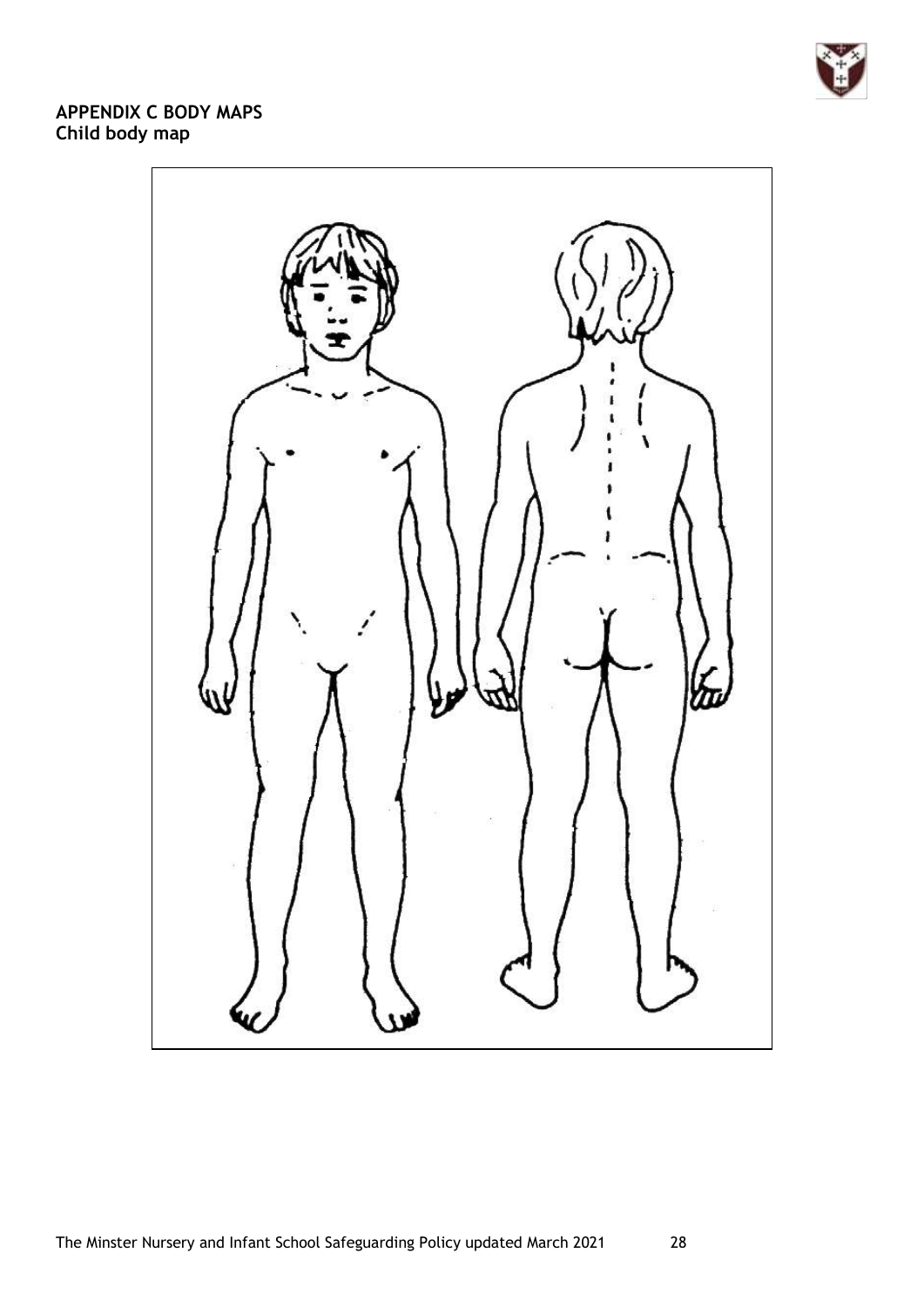

## **Baby/infant Body Map**

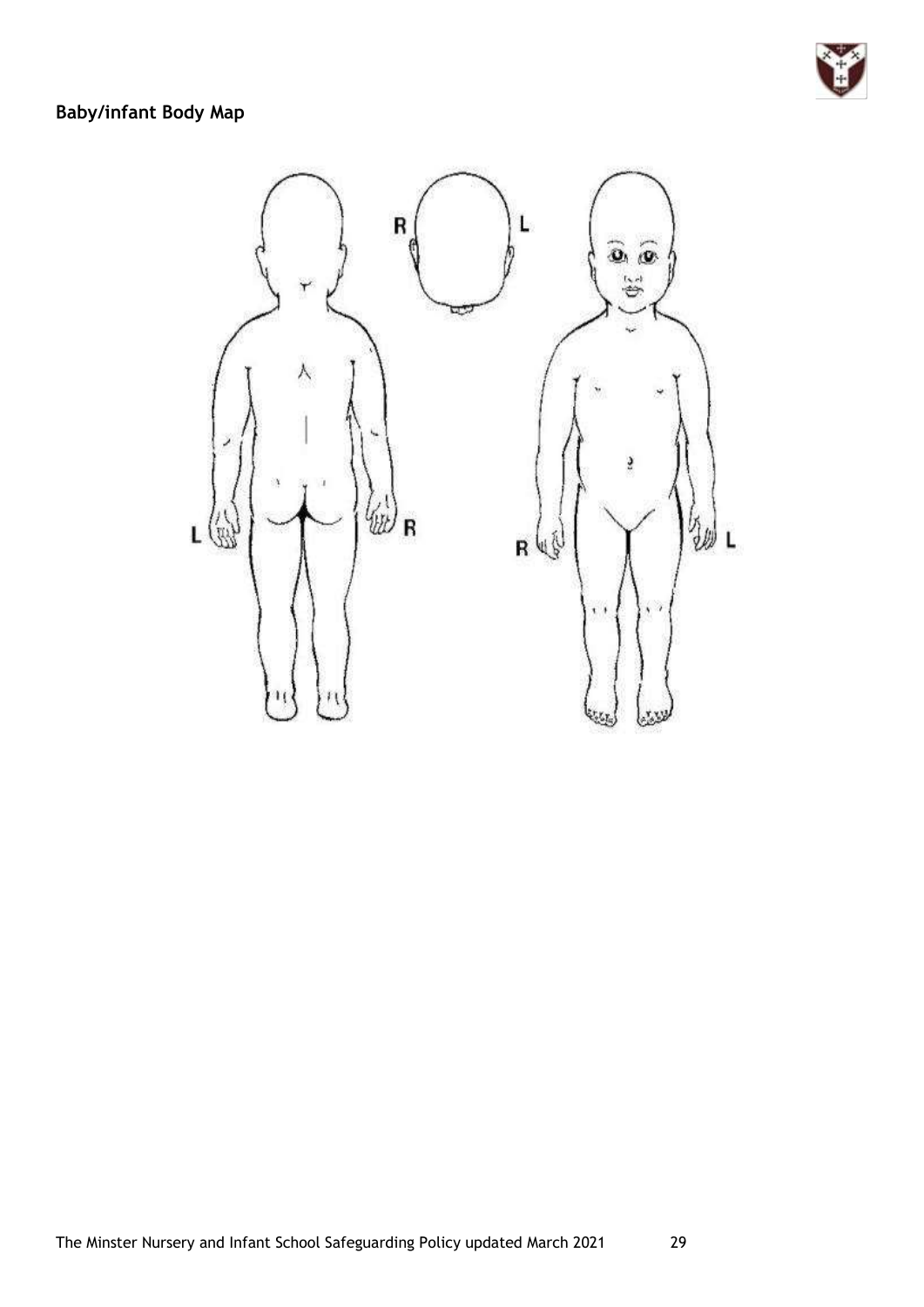

## **APPENDIX D: SIGNS & SYMPTOMS OF ABUSE & NEGLECT**

#### **Signs of Abuse**

Recognising child abuse is not easy. It is not your responsibility to decide whether or not child abuse has taken place or if a child is at significant risk of harm from someone. You do however, have both a responsibility and duty, as set out in your organisation's child protection procedures, to act in order that the appropriate agencies can investigate and take any necessary action to protect a child.

The following information should help you to be more alert to the signs of possible abuse.

#### **Physical Abuse**

Most children will collect cuts and bruises as part of the rough-and-tumble of daily life. Injuries should always be interpreted in light of the child's medical and social history, developmental stage and the explanation given. Most accidental bruises are seen over bony parts of the body, e.g. elbows, knees, shins, and are often on the front of the body. Some children, however, will have bruising that is more than likely inflicted rather than accidental.

Important indicators of physical abuse are bruises or injuries that are either unexplained or inconsistent with the explanation given, or visible on the 'soft' parts of the body where accidental injuries are unlikely, e g, cheeks, abdomen, back and buttocks. A delay in seeking medical treatment when it is obviously necessary is also a cause for concern, although this can be more complicated with burns, as these are often delayed in presentation due to blistering taking place sometime later.

- Unexplained bruising, marks or injuries on any part of the body.
- Multiple bruises- in clusters, often on the upper arm, outside of the thigh.
- Cigarette burns.
- Human bite marks.
- Broken bones.
- Scalds, with upward splash marks.
- Multiple burns with a clearly demarcated edge.

#### **Changes in behaviour that can also indicate physical abuse:**

- Fear of parents being approached for an explanation.
- Aggressive behaviour or severe temper outbursts.
- Flinching when approached or touched.
- Reluctance to get changed, for example in hot weather.
- Depression.
- Withdrawn behaviour.
- Running away from home.

#### **Emotional Abuse**

Emotional abuse can be difficult to measure, as there are often no outward physical signs. There may be a developmental delay due to a failure to thrive and grow, although this will usually only be evident if the child puts on weight in other circumstances, for example when hospitalised or away from their parents' care. Even so, children who appear well-cared for may nevertheless be emotionally abused by being taunted, put down or belittled. They may receive little or no love, affection or attention from their parents or carers. Emotional abuse can also take the form of children not being allowed to mix or play with other children.

#### **Changes in behaviour which can indicate emotional abuse include:**

• Neurotic behaviour e.g. sulking, hair twisting, rocking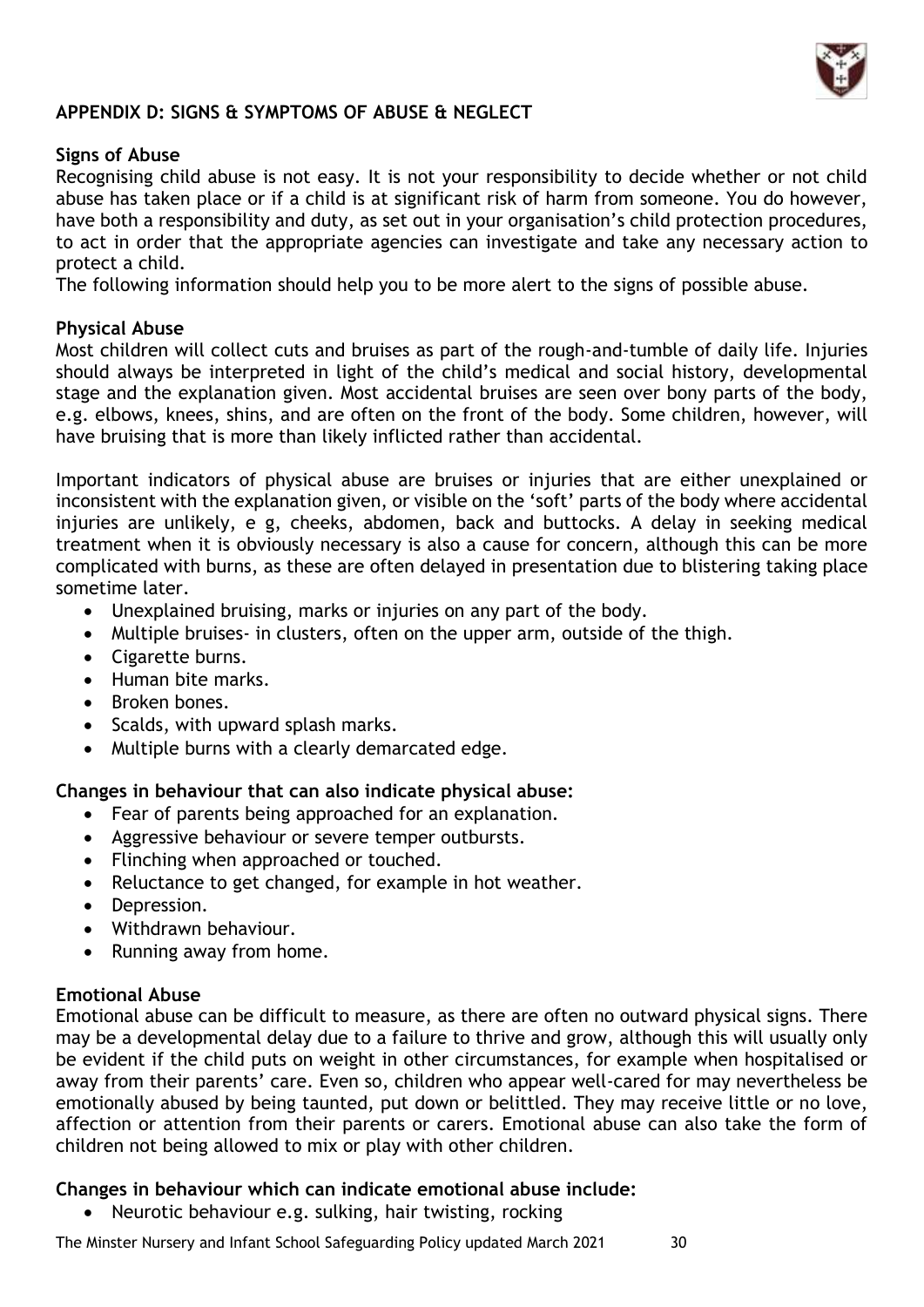

- Being unable to play.
- Fear of making mistakes.
- Sudden speech disorders.
- Self-harm.
- Fear of parent being approached regarding their behaviour.
- Developmental delay in terms of emotional progress.

## **Sexual Abuse**

Adults who use children to meet their own sexual needs abuse both girls and boys of all ages, including infants and toddlers. Usually, in cases of sexual abuse it is the child's behaviour that may cause you to become concerned, although physical signs can also be present. In all cases, children who tell about sexual abuse do so because they want it to stop. It is important, therefore, that they are listened to and taken seriously.

It is also important to remember that it not just adult men who sexually abuse children – there are increasing numbers of allegations of sexual abuse of children against women and sexual abuse can also be perpetrated by other children or young people.

### **The physical signs of sexual abuse may include:**

- Pain or itching in the genital area.
- Bruising or bleeding near genital area.
- Sexually transmitted disease.
- Vaginal discharge or infection.
- Stomach pains.
- Discomfort when walking or sitting down.
- Pregnancy.

## **Changes in behaviour which can also indicate sexual abuse include:**

- Sudden or unexplained changes in behaviour e.g. becoming aggressive or withdrawn.
- Fear of being left with a specific person or group of people.
- Having nightmares.
- Running away from home.
- Sexual knowledge which is beyond their age, or developmental level.
- Sexual drawings or language.
- Bedwetting.
- Eating problems such as overeating or anorexia.
- Self-harm or mutilation, sometimes leading to suicide attempts.
- Saying they have secrets they cannot tell anyone about.
- Substance or drug abuse.
- Suddenly having unexplained sources of money.
- Not allowed to have friends (particularly in adolescence).
- Acting in a sexually explicit way towards adults.

#### **Neglect**

Neglect can be a difficult form of abuse to recognise, yet have some of the most lasting and damaging effects on children.

## **The physical signs of neglect may include:**

- Constant hunger, sometimes stealing food from other children.
- Constantly dirty or 'smelly'.

The Minster Nursery and Infant School Safeguarding Policy updated March 2021 31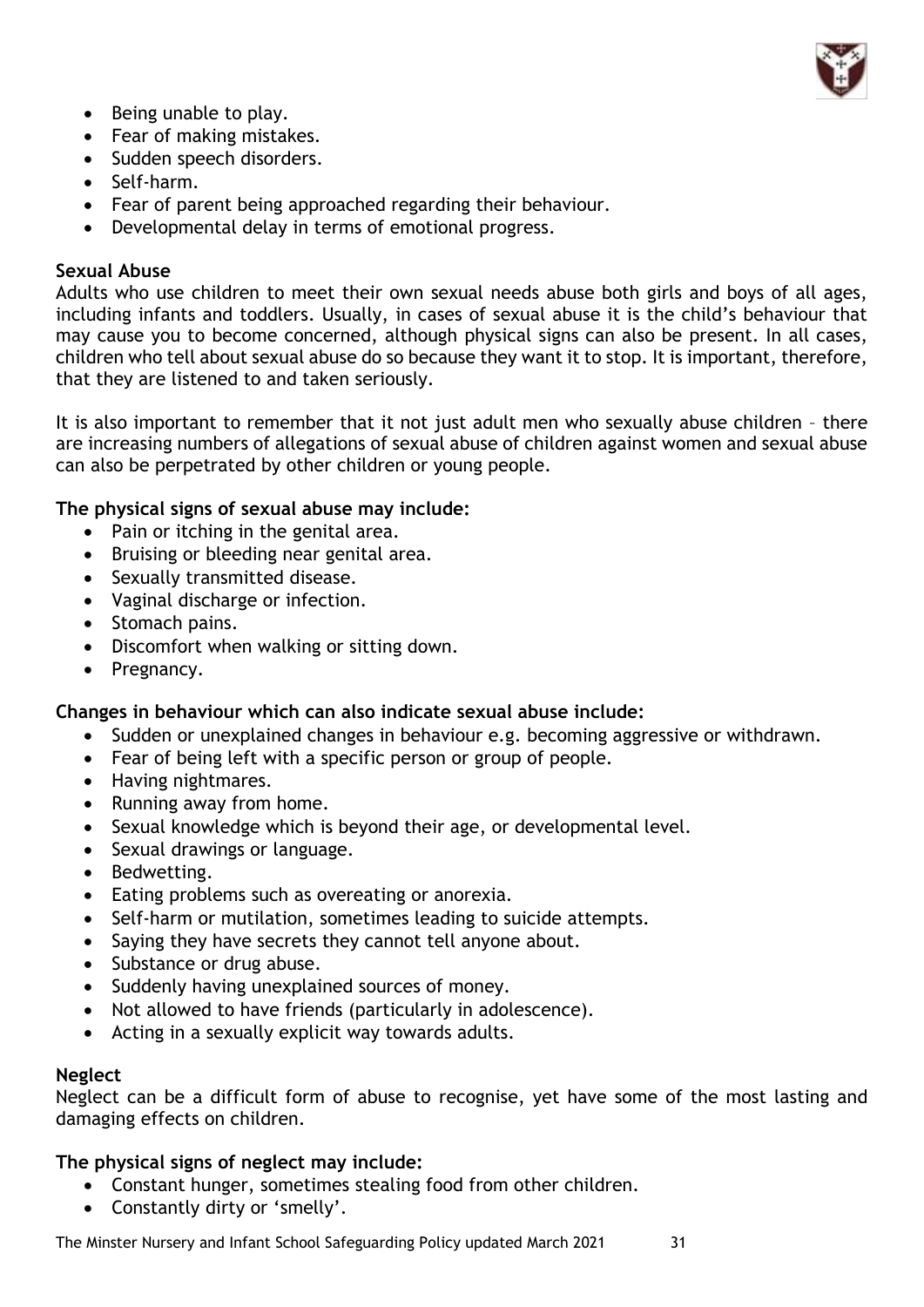

- Loss of weight, or being constantly underweight.
- Inappropriate clothing for the conditions.

## **Changes in behaviour which can also indicate neglect may include:**

- Complaining of being tired all the time.
- Not requesting medical assistance and/or failing to attend appointments.
- Having few friends.
- Mentioning being left alone or unsupervised.

## **Child sexual exploitation.**

Some of the following signs may be indicators of sexual exploitation.

- Children who appear with unexplained gift or new possessions.
- Children who associate with other young people involved in exploitation.
- Children who have older boyfriends or girlfriends.
- Children who suffer from sexually transmitted infections or become pregnant.
- Children who suffer from changes in emotional well-being.
- Children who misuse drugs and alcohol.
- Children who go kissing for periods of time or regularly come home late.
- Children who regularly miss school or education or do not take part in education.

### **Female Genital Mutilation**

Some of the following signs may be indicators that a child has suffered female genital mutilation.

- Prolonged absence from school and noticeable behaviour change on return to school.
- Avoidance of specific classes or activities such as PE or sports, giving reasons of bladder, or abdominal problems.
- Girls finding it difficult to sit still in class or looking uncomfortable when sitting.
- Girls complaining about pain between their legs, or talking about something someone did that they are not allowed to talk about.

## **Bullying**

- Bullying is not always easy to recognise as it can take a number of forms. A child may encounter bullying attacks that are:
- Physical: pushing, kicking, hitting, pinching and other forms of violence or threats.
- Verbal: name-calling, sarcasm, spreading rumours, persistent teasing.
- Emotional: excluding (sending to Coventry), tormenting, ridiculing, humiliating.

## **Persistent bullying can result in:**

- Depression.
- Low self-esteem.
- Shyness.
- Poor academic achievement.
- Isolation.
- Threatened or attempted suicide.

## **Signs that a child may be being bullied can be:**

- Coming home with cuts and bruises.
- Torn clothes.
- Asking for stolen possessions to be replaced.
- Losing dinner money.

The Minster Nursery and Infant School Safeguarding Policy updated March 2021 32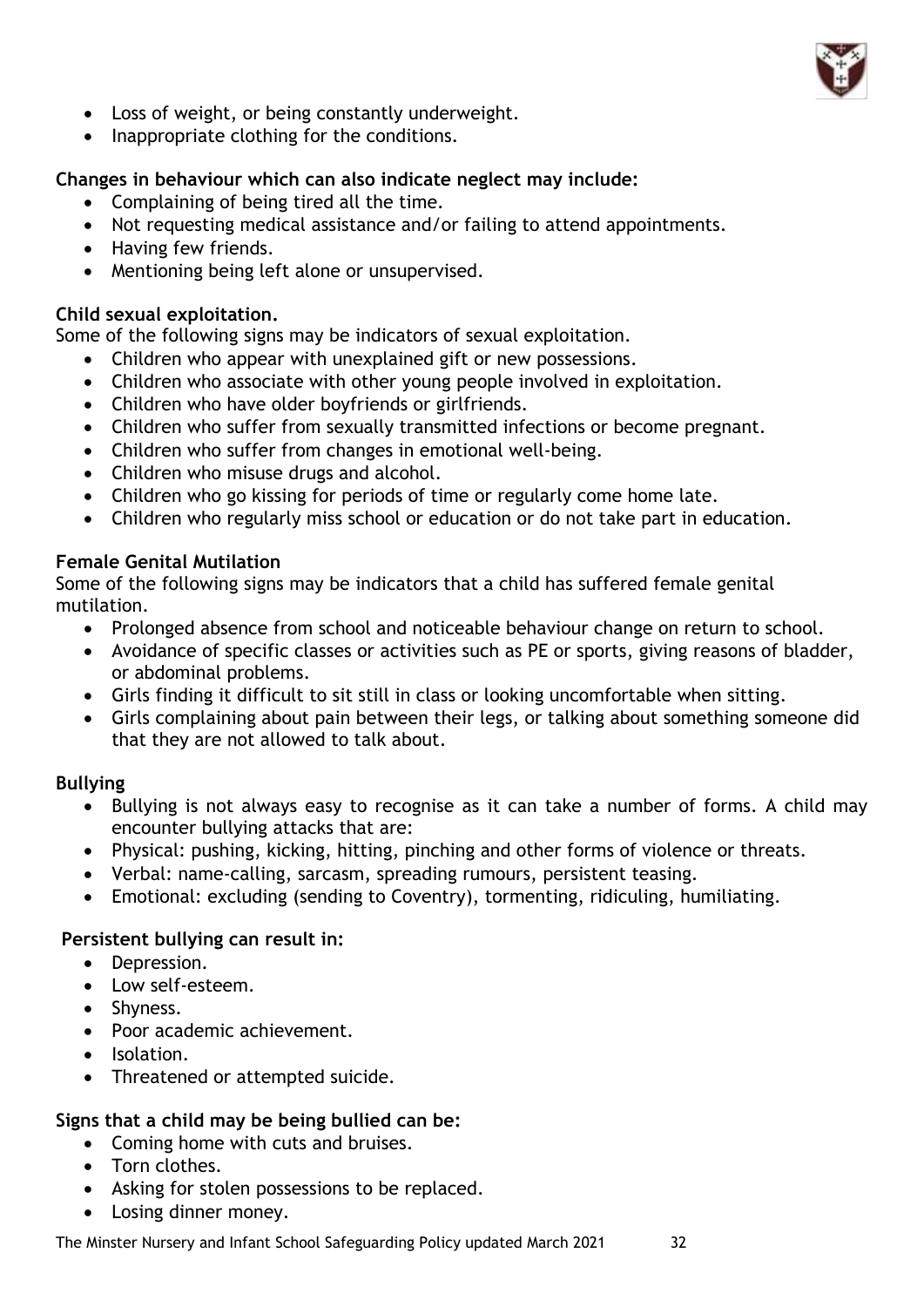

- Falling out with previously good friends.
- Being moody and bad tempered.
- Wanting to avoid leaving their home.
- Aggression with younger brothers and sisters.
- Doing less well at school.
- Sleep problems.
- Anxiety.
- Becoming quiet and withdrawn.

These definitions and indicators are not meant to be definitive, but only serve as a guide to assist you. It is important too, to remember that many children may exhibit some of these indicators at some time, and that the presence of one or more should not be taken as proof that abuse is occurring. There may well be other reasons for changes in behaviour such as a death or the birth of a new baby in the family or relationship problems between parents/carers. In assessing whether indicators are related to abuse or not, the authorities will always want to understand them in relation to the child's development and context.